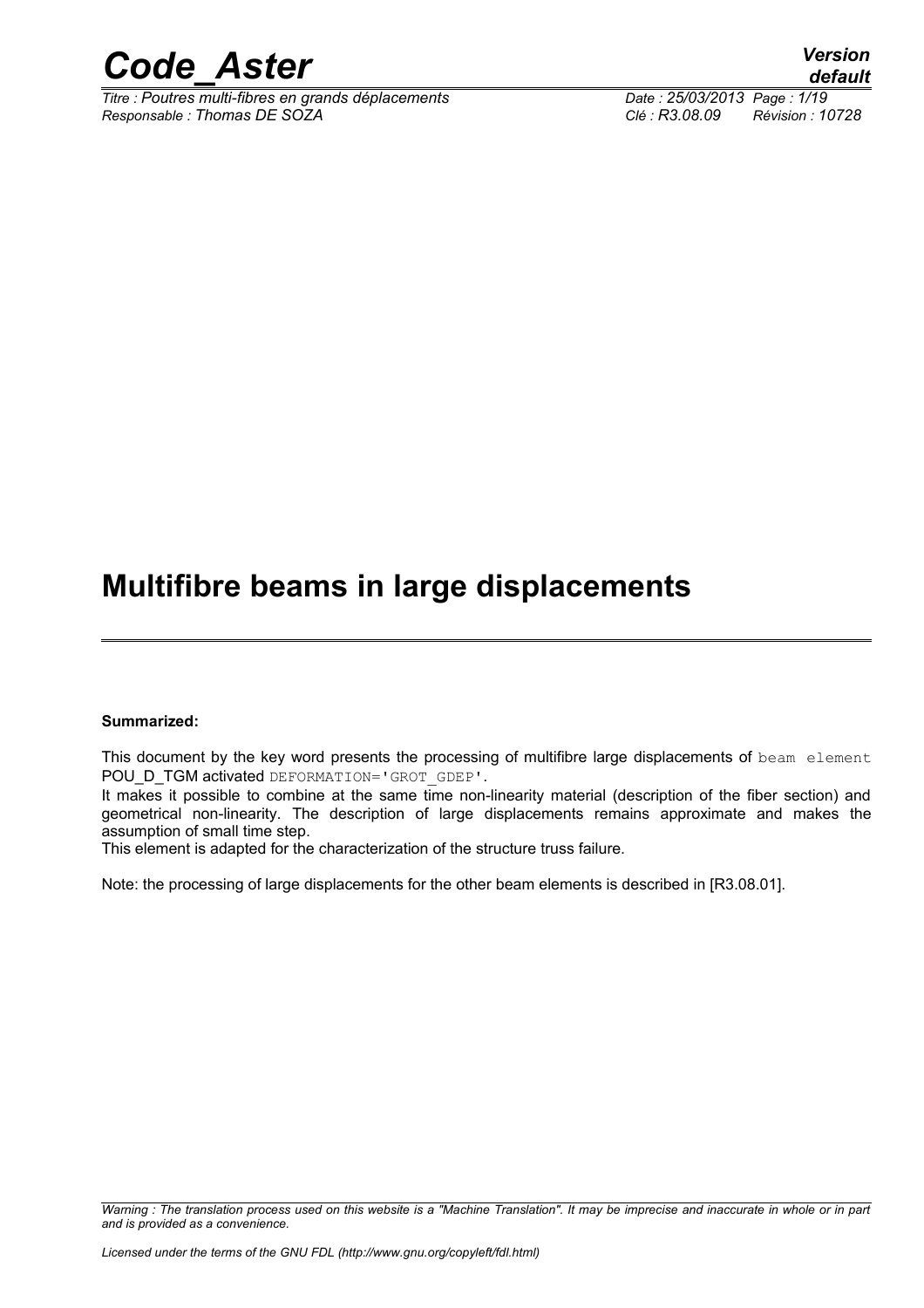# **Code Aster**

Titre : Poutres multi-fibres en grands déplacements Responsable : Thomas DE SOZA

**Version** 

default

### **Contents**

| 4.3.4 Form of the matrix of correction for the taking into account of large rotations of the |
|----------------------------------------------------------------------------------------------|
|                                                                                              |
|                                                                                              |
|                                                                                              |
|                                                                                              |
|                                                                                              |
|                                                                                              |
|                                                                                              |
|                                                                                              |
|                                                                                              |
|                                                                                              |
|                                                                                              |
|                                                                                              |
|                                                                                              |
|                                                                                              |
|                                                                                              |
|                                                                                              |

Warning: The translation process used on this website is a "Machine Translation". It may be imprecise and inaccurate in whole or in part and is provided as a convenience.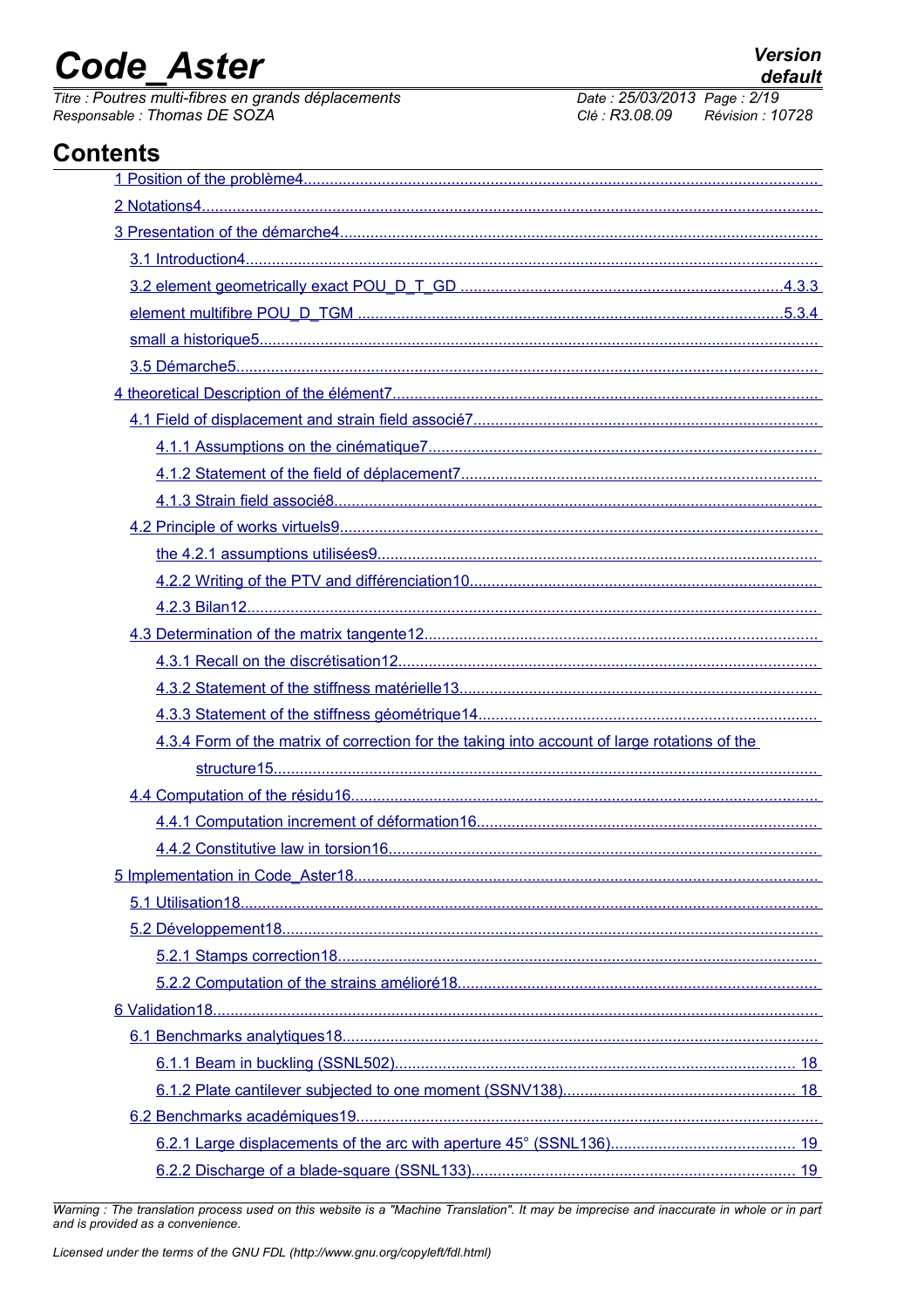| <b>Code Aster</b>                                   |                                 | <b>Version</b><br>default |
|-----------------------------------------------------|---------------------------------|---------------------------|
| Titre : Poutres multi-fibres en grands déplacements | Date: 25/03/2013 Page: 3/19     |                           |
| Responsable : Thomas DE SOZA                        | Clé : R3.08.09 Révision : 10728 |                           |
|                                                     |                                 |                           |
|                                                     |                                 |                           |
|                                                     |                                 |                           |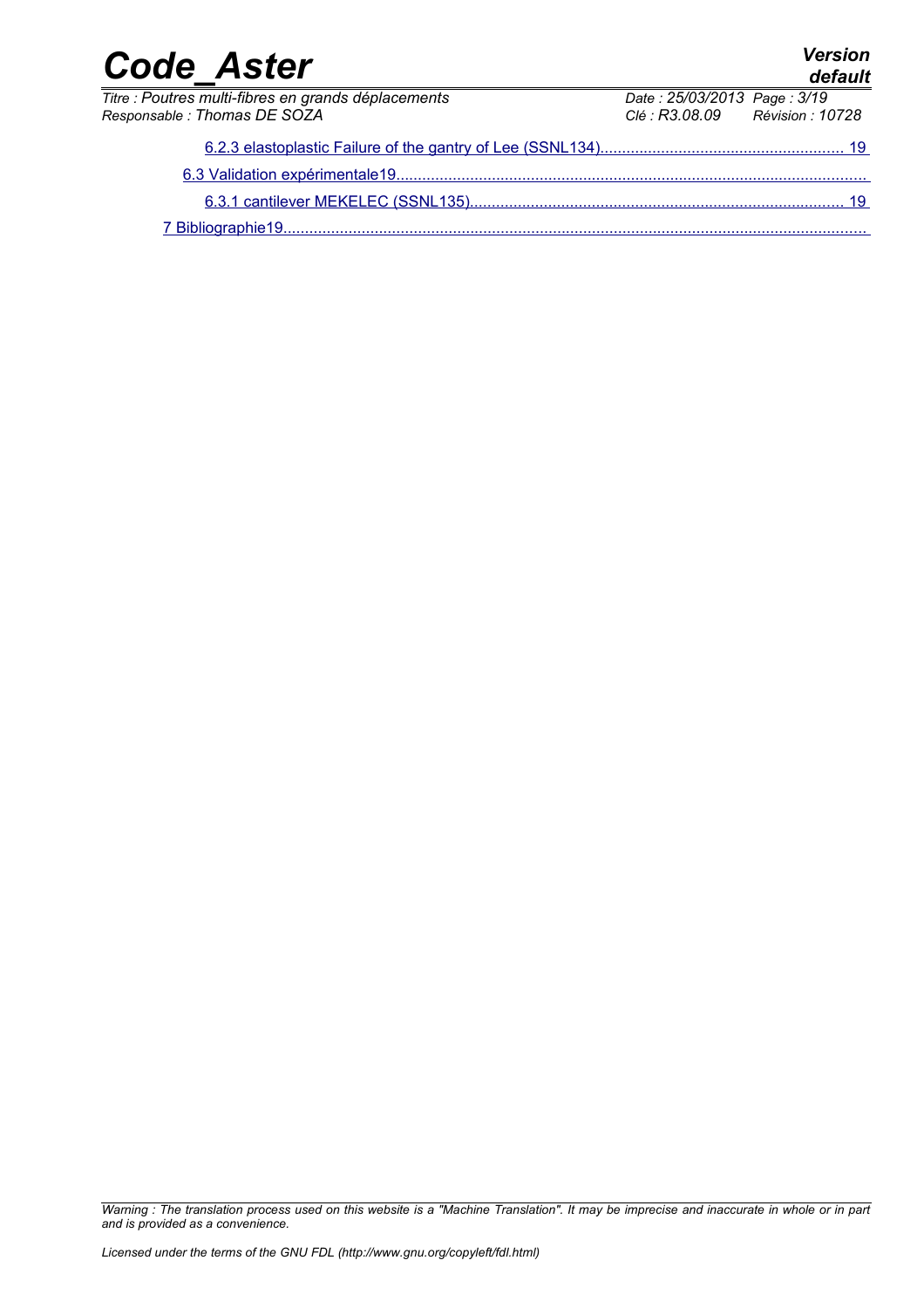*Titre : Poutres multi-fibres en grands déplacements Date : 25/03/2013 Page : 4/19 Responsable : Thomas DE SOZA Clé : R3.08.09 Révision : 10728*

### **1 Position of the problem**

<span id="page-3-0"></span>In the field of the modelization of the beam elements it exists a large number of theories to describe kinematics (Eulerian-Bernoulli, Timoshenko, Vlassov,…) and one naturally counts in *Code\_Aster* a variation of these theories in as many model finite elements (POU  $D$  E, POU  $D$  T, POU  $D$  TG). In addition to the assumptions on which they are founded, these models can be nouveau riches of a nonlinear behavior that it is of origin material (plasticity criterion for the beams, behavior 1D leaning on a description by fiber) or geometrical (large displacements and three-dimensional large rotations).

This document describes the element POU D TGM which leans on a model of Timoshenko[1] with constrained torsion of Vlassov[2]. This element associates a description by fiber of the section to profit from a behavior 1D nonlinear in traction and compression/bending and a kinematics from the second order to allow a description in large displacements and large rotations[3].

One will concentrate on the geometrical aspect, the behavior multifibre being approached in detail in [4].

### **2 Notations**

<span id="page-3-4"></span><span id="page-3-3"></span>the notations used here correspond to those of [2] and [4].

### **3 Presentation of the approach**

### **3.1 Introduction**

<span id="page-3-2"></span>the taking into account of large displacements, which they result from a rigid body motion or from an unspecified transformation of studied structure introduced an additional non-linearity (besides that introduced by behavioral non-linearity for example). This non-linearity results in the fact that initial configuration of structure and final configuration (or "deformed shape") cannot be confused more as it is usually the case for the processing of the problems in small disturbances.

For of the finite elements of structures ( *i.e beams* , plates, shells), it poses an additional problem: rotations are not any more one vectorial, one cannot thus any more transform them like vectors during the transition of the local coordinate system to the total reference. Indeed

, when vectors displacements are expressed, in local coordinate system of finite element (reference attached to the SEG2  $\circ$  f the beam in which all computations are carried out to simplify the writing of the various terms), it is completely physical to transform them in a total reference attached to structure. When one is interested in structural elements, those also carry degrees of freedom of rotation; when these rotations are "small", one can show that they are identified with vectors and thus to transform them like displacements. That

is not any more the case when rotations are "large" and that results in the NON-commutation of rotations. For lack of a description taking into account this characteristic, the continuity of the degrees of freedom to the nodes of the elements is not then assured any more [5][5][6]

### **3.2 Element geometrically exact POU\_D\_T\_GD**

<span id="page-3-1"></span>the finite element of beam POU\_D\_T\_GD, already integrated into the code since many years [7][7] a beam of Timoshenko in large displacements in the sense that the field of displacements used in the formulation (during the transition 3D  $\rightarrow$  beams) is written in an exact way. He takes in particular account of the exact operator rotation between two configurations of the element (i.e. one makes no simplifying assumption on displacements).

The behavior, only elastic, is always written in small strains; this element had indeed been introduced for treating "almost rigid" large displacements of a structure in dynamics (motion of the spacers between the conducteurs[1](#page-3-5)Les<sup> $1$ </sup> of an airline). This

element is formulated with a Total Lagrangian approach relatively complex, the exact processing of large rotations requiring to call on the theory of the quaternions to update displacements correctly. The

<span id="page-3-5"></span><sup>1</sup>spacers are used to guarantee a minimal spacing between the electrical drivers of a loom

*Warning : The translation process used on this website is a "Machine Translation". It may be imprecise and inaccurate in whole or in part and is provided as a convenience.*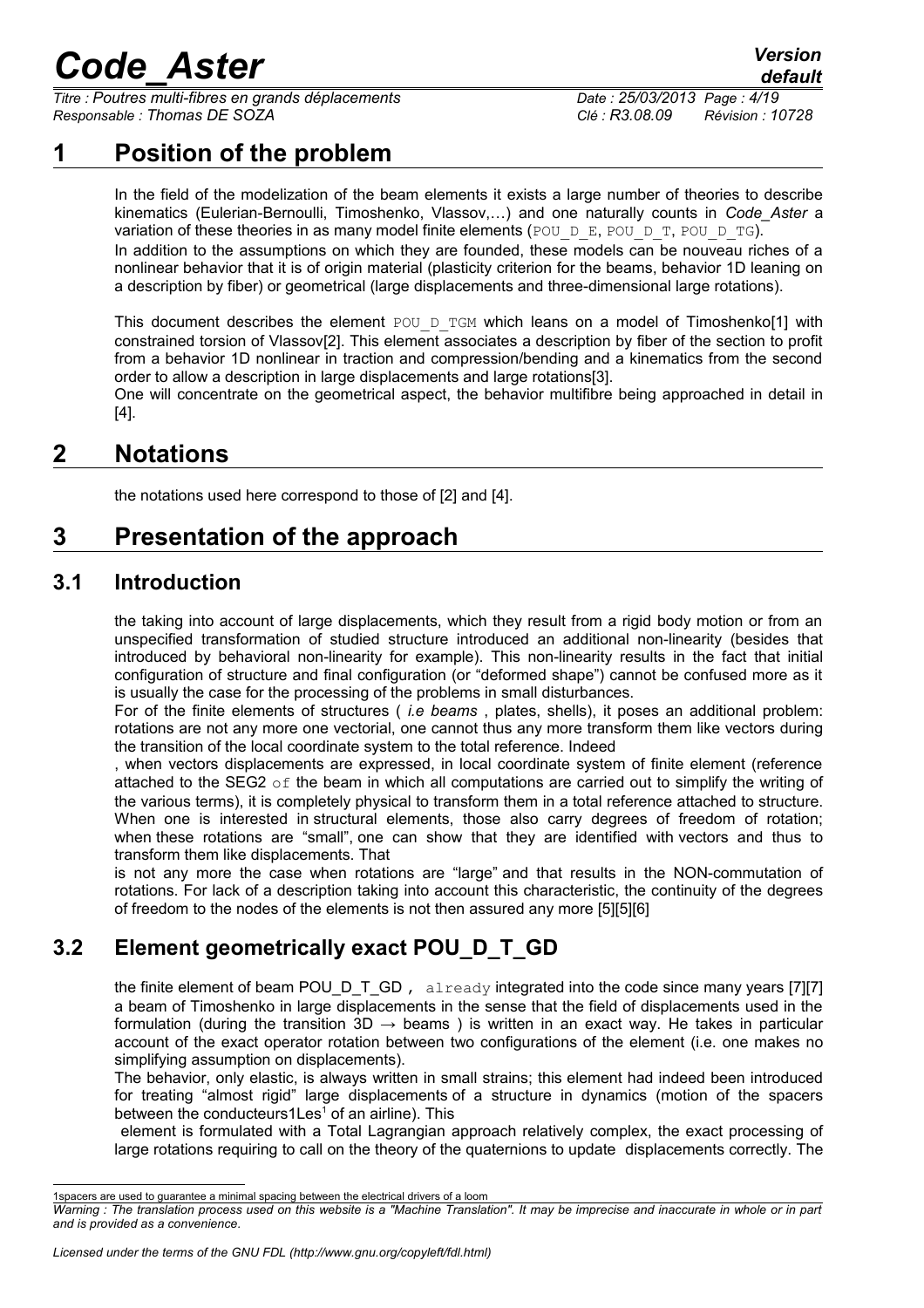*Titre : Poutres multi-fibres en grands déplacements Date : 25/03/2013 Page : 5/19 Responsable : Thomas DE SOZA Clé : R3.08.09 Révision : 10728*

*default*

behavior is directly formulated on the forces generalized (without passing by the stresses) and really does not lend itself to an extension multifibre which by nature works on stresses  $2<sup>2</sup>$  $2<sup>2</sup>$ 

### **3.3 Element multifibre POU\_D\_TGM It**

<span id="page-4-2"></span>is a beam element of Timoshenko with warping of the multifibre cross-sectional area and approach to give an account of the progression of plasticity in the section [8][8] element already had a generic option "PETIT\_REAC " (now removed) able to reactualize the geometry with each iteration of the algorithm of resolution by step. That made it possible to deal with problems in large displacements under the assumption of small rotations. However the geometrical absence of stiffness in the formulation makes in the case of convergence very difficult instability and this same for plane problems. Moreover, one does not exploit all the possibilities of the reactualization of the geometry (cf 4.4 [16](#page-15-1)

### **3.4 A small history It**

<span id="page-4-1"></span>is as from the Seventies that the geometrical nonlinear analysis of formed structures by beams developed with the use of the finite element method. The analysis was initially concerned plane structures [9][9] on three-dimensional structures with the work founders of Bathe in 1979 [10[10] is indeed at that time that for the first time a formulation known as "Updated Lagrangian *appears" (UL* ), i.e. a formulation which updates the geometry of structure at each iteration of the algorithm of resolution, making it possible to obtain a formulation simplified while remaining robust. Thereafter

by many works took as a starting point those of Bathe and the enriched, in particular with the processing of the thorny problem of the large rotations highlighted by Argyris [11[11] can also quote works of Yang and McGuire [5][5][12] those of Conci [6][6][13]

important point in nonlinear analysis of structures is the need for estimating the residue well to get right results [14[14] in the case as of elements beams, the interpolation functions geometrical are first order (the elements beams are not isoparametric). That involves errors in the computation of the residue if the structure becomes deformed much and if enough elements are not used.

A solution obviously consists in especially increasing the number of finite elements for curved structures. However that can become expensive and of the authors thus proposed techniques known as of "force *recovery[3](#page-4-4)littéralement*<sup>3</sup> to circumvent this problem and to make it possible to use one finite element by beam. Some as Conci for that separated rigid body motion and motion involving a non-zero work of strain [6][6] approach caused a new formulation which one also describes as "COrotational" formulation [15[15]

Others undertook to correct the value of the residue by adding an additional term in the formulation [16[16][17]

### **3.5**

<span id="page-4-0"></span>the approach described here leans on an exhaustive bibliographical study and more particularly on the work of two theses on the nonlinear analysis of formed structures by beams [18[18][19]The element selected leans on a Lagrangian formulation Brought up to date with each Iteration (FLAI) [4](#page-4-5)C<sup>14</sup> one supposes the rotations "moderated" by iteration so that one can simply bring back oneself if rotations are commutative until the second order (from where the term "moderated" in opposition to "small" first order *i.e* ). The approach

presented in detail in the following section can be broken up as follows: As

1)for all the structural elements, one formulates assumptions on the kinematics allowing to determine a three-dimensional field of displacements in any point of the section starting from the degrees of freedom considered. One writes

2)the principle of the virtual wors in the frame of a Lagrangian formulation Brought up to date with each Iteration. One is in small strains. One introduces

<span id="page-4-4"></span><span id="page-4-3"></span><sup>2</sup>exists other approaches to introduce plasticity but with the power of the current computers, the approach multifibre seems most adequate. 3to recover the force, i.e. to consider the work internal of structure' 4is the French equivalent of term UL introduces higher and

<span id="page-4-5"></span>*Warning : The translation process used on this website is a "Machine Translation". It may be imprecise and inaccurate in whole or in part and is provided as a convenience.*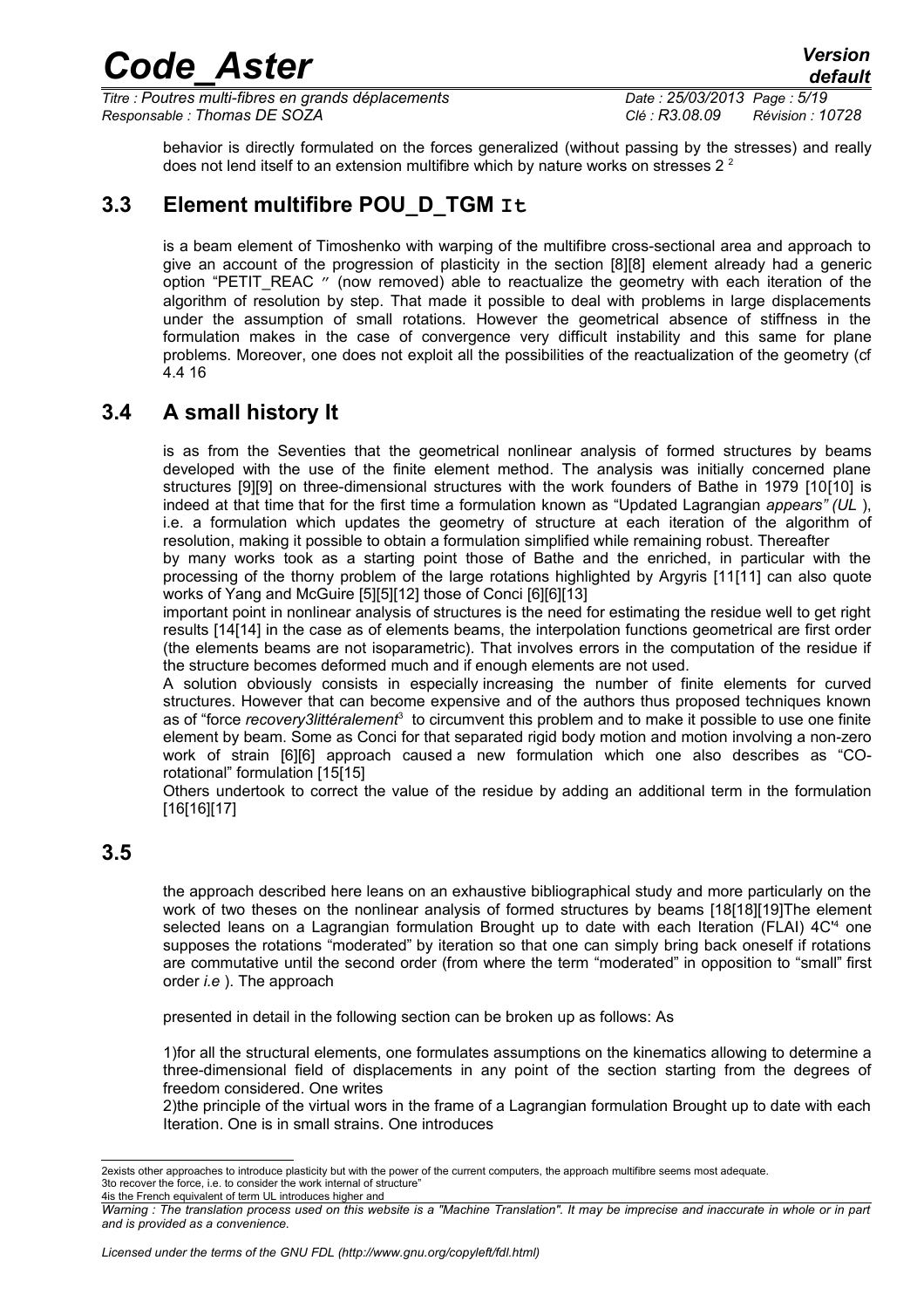*Titre : Poutres multi-fibres en grands déplacements Date : 25/03/2013 Page : 6/19 Responsable : Thomas DE SOZA Clé : R3.08.09 Révision : 10728*

3)the field of displacement and the interpolation functions (which interpolate the displacements generalized according to the unknowns with the nodes) to obtain the forms of the tangent matrix which one will break up into several terms (each one returning to the various phenomena which one seeks to take into account). The taking

4)into account of large rotations of structure rests on a modification of the field of initial displacement, by supposing the rotations moderated between two iterations. Theoretical

*Warning : The translation process used on this website is a "Machine Translation". It may be imprecise and inaccurate in whole or in part and is provided as a convenience.*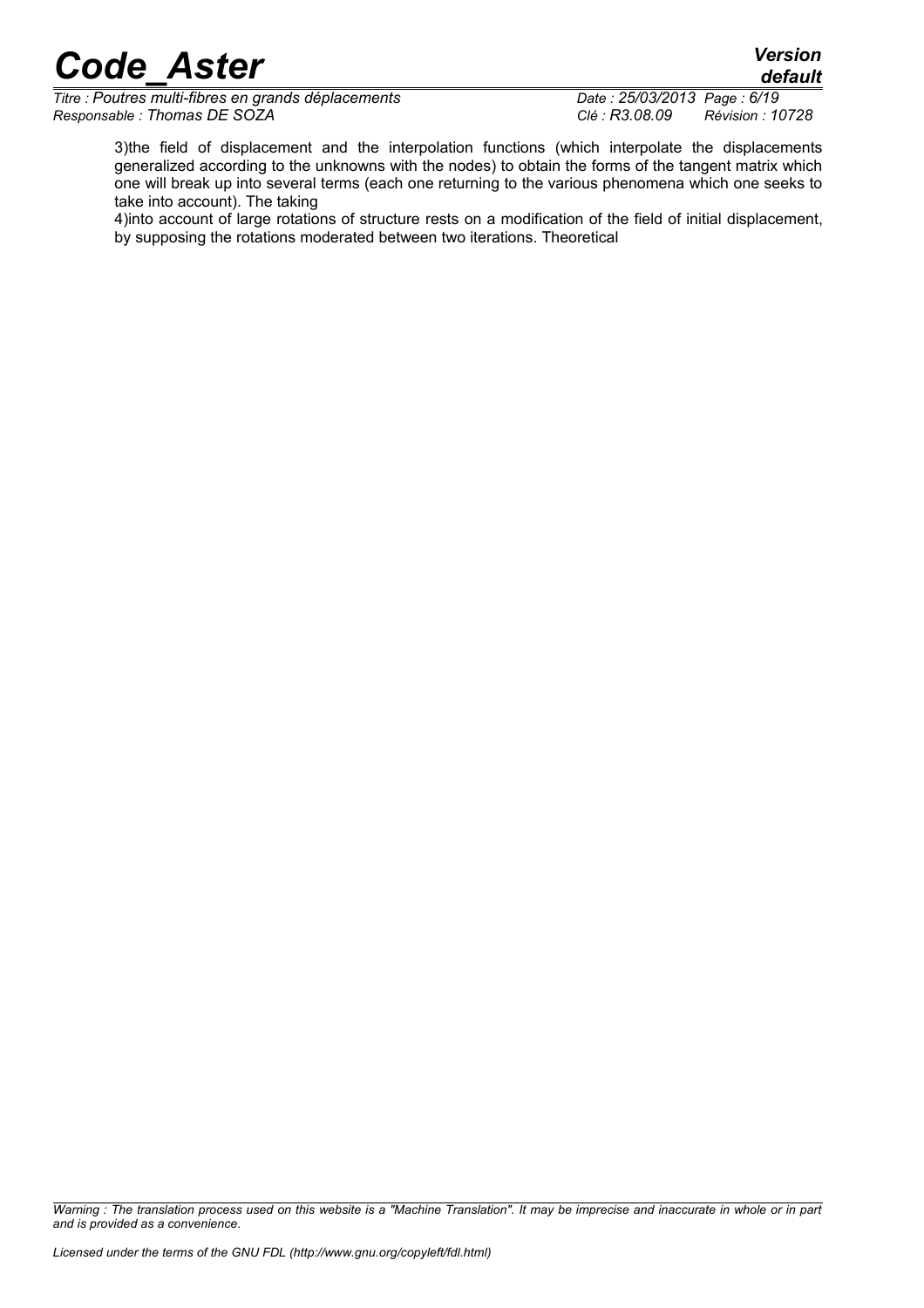*Titre : Poutres multi-fibres en grands déplacements Date : 25/03/2013 Page : 7/19 Responsable : Thomas DE SOZA Clé : R3.08.09 Révision : 10728*

### <span id="page-6-3"></span>**4 description of the element Field**

#### <span id="page-6-2"></span>**4.1 of displacement and strain field associated Assumptions**

#### **4.1.1 on the kinematics the kinematics**

<span id="page-6-1"></span>with adopted beam is the following one: The beam element

•is supposed right, the constant section. The cross-sectional area •is indeformable in its plane but can warp the shear strains transverse •axially is not neglected and involves a rotation of the section around its axes the strains •are small, but displacements and the rotations can be large One

is placed on the level of a finite element, i.e. of a segment with 2 nodes, a local coordinate system with the element is defined by the axis of the segment and the principal axes of geometrical inertia. The center of the reference  $O$  coincides with the node  $n^{\circ}1$  (which is the center of gravity of the section), one also defines the center of torsion (or of shears) of *C* the section, where the application of shears does not generate work in torsion and vice versa. It is

easy to show [12] that[12] axial displacements are expressed starting from displacements of the point and the *O* displacements in the plane of the section from those of the point then *C* all the forces are uncoupled, i.e. the matrix of behavior (for the beam elements, it is the matrix obtained after statement of the Hooke's law and integration on the section) is diagonal. The restitution in the total reference is done then in two times: transition of all displacements in the local coordinate system of center then *O* transition of the local coordinate system to the total reference. Statement

#### **4.1.2 of the field of displacement For**

<span id="page-6-0"></span>such a section, the displacement of a point of X-coordinate  $P$ ,  $x$  coordinates in  $(y, z)$  the reference of center is expressed *O* as the sum of a term of translation and a term of rotation (assumption of indeformable cross-sections).

To take account of the warping of the sections, one adds a term of nonuniform axial displacement. The field of displacement is written  $\vec{\xi}$  then: éq

$$
\vec{\xi}(x, y, z) = \begin{cases} u(x, y, z) &= u_0(x) + (z \times \theta_y(x)) - (y \times \theta_z(x)) + (\omega(y, z) \times \theta_{x, x}(x)) \\ v(x, y, z) &= v_c(x) - ((z - z_c) \times \theta_x(x)) \\ w(x, y, z) &= w_c(x) + ((y - y_c) \times \theta_x(x)) \end{cases}
$$

<span id="page-6-4"></span>**4-1 4-1**

refer *C* to the center of torsion which N *C* "is not confused with the center of gravity in the case of *O* nonbi--symmetric sections. The transition of displacements in to those *C* is carried out by it *O* by a simple change of reference. The function commonly  $\omega$  called function of warping, and which depends only on the form of the section, makes it possible to describe nonuniform axial displacement. The degrees of freedom of L" element are carried to the nodes and are interpolated in the length of the element. There are 14 degrees of freedom, that is to say 7 with each node which are: . One  $(u$  *,*  $v$  *,*  $w$  *,*  $\theta_x$  *,*  $\theta_y$  *,*  $\theta_z$  *,*  $\theta_{x,x}$ *)naturally finds 3 degrees of translation and 3 degrees of rotation to describe* the kinematics, moreover rate of torsion  $\theta_{\scriptscriptstyle{X,X}}$  is also taken as measures warping. When

rotations cannot be regarded as small any more, it is then necessary to enrich the field by displacement of a nonlinear term. Indeed, at the end of warping close and while placing itself in the reference of center, *Othe statement* (éq 4-[14-1 4-1](#page-6-4) be written vectoriellement like: éq

*Warning : The translation process used on this website is a "Machine Translation". It may be imprecise and inaccurate in whole or in part and is provided as a convenience.*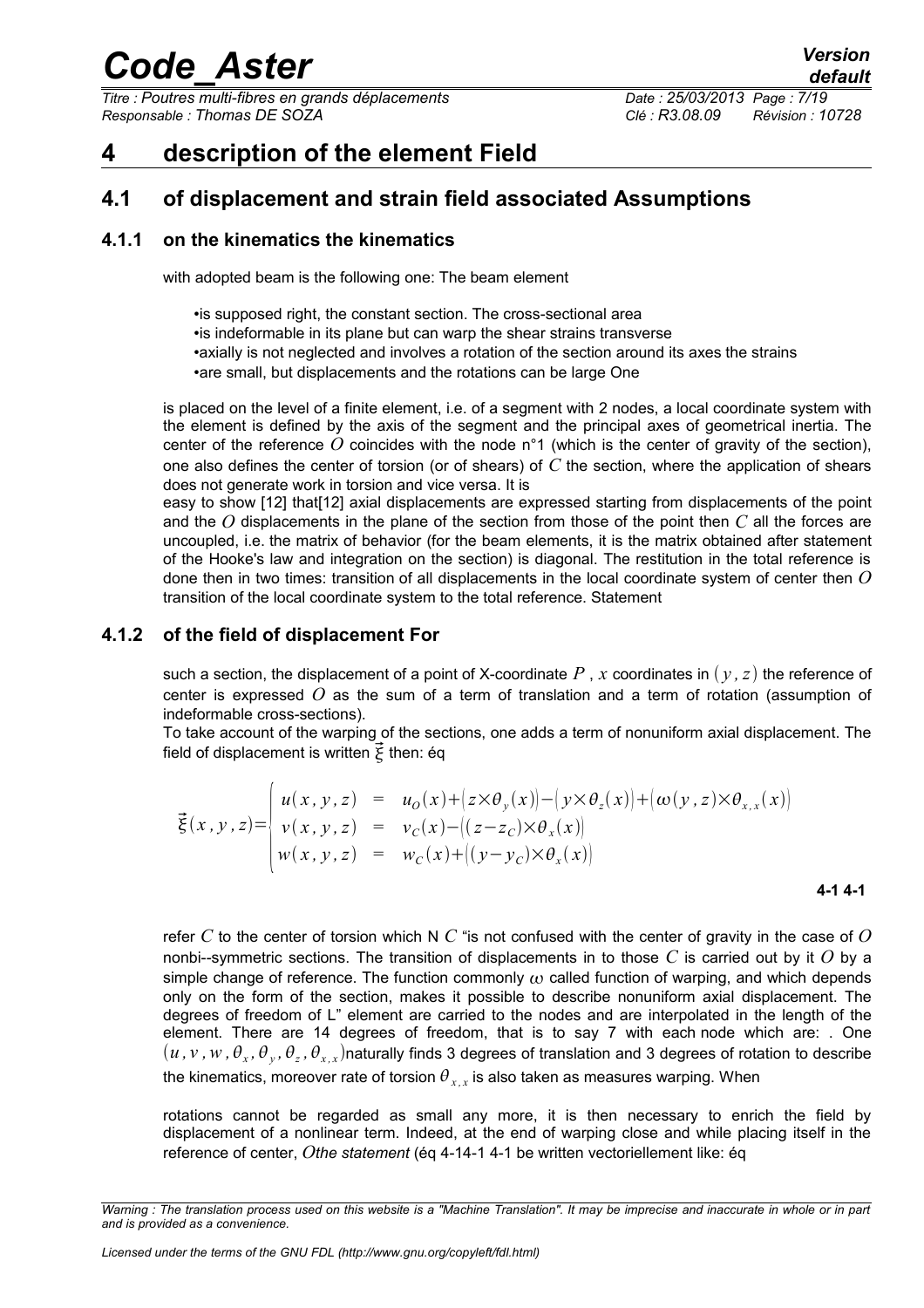*Titre : Poutres multi-fibres en grands déplacements Date : 25/03/2013 Page : 8/19 Responsable : Thomas DE SOZA Clé : R3.08.09 Révision : 10728*

$$
\vec{\xi}(x, y, z) = \vec{\xi}_O(x) + \left(R(x) - I\right) \begin{pmatrix} 0 \\ y \\ z \end{pmatrix}
$$
 4-2 This

statement reveals the operator rotation. If  $\bf{R}$  is  $\bf{P}$  the point of coordinates then  $(y, z)$  makes it possible *R* to take along the vector in  $\overrightarrow{OP}$  its final configuration. depends  $\overrightarrow{OP}$  *'R* on the skew-symmetric matrix associated with the vector rotation which is  $\vec{\theta} = ^{t}(\theta_{_X},\theta_{_Y},\theta_{_Z})$  an unknown of the problem as well as, one  $\vec{\xi_o}$ can even show that is written  $\pmb{R}$  like exponential of matrix [7]: [7]

$$
\boldsymbol{R} = e^{\boldsymbol{\theta}} = \boldsymbol{I} + \boldsymbol{\theta} + \frac{(\boldsymbol{\theta})^2}{2!} + \dots + \frac{(\boldsymbol{\theta})^p}{p!} + \dots \text{ avec } \boldsymbol{\theta} = \begin{vmatrix} 0 & -\theta_z & \theta_y \\ \theta_z & 0 & -\theta_x \\ -\theta_y & \theta_x & 0 \end{vmatrix}
$$
 4-3 ln 4-3

(éq 4-[14-1 4-1](#page-6-4) operator was replaced by his development with the first order because rotations were small. To take into account of large rotations, one of the possibilités[5](#page-7-1)ll exists<sup>5</sup> to develop the operator rotation at least until the second order [19] [16[19][16] then about moderate rotations (finite *rotations in English* ). It is the office plurality of these moderate rotations which will lead to large rotations. The field of displacement is then enriched by a nonlinear, quadratic term in.  $\theta_x$ ,  $\theta_y$ ,  $\theta_z$ The development with the second order is obtained by developing the exponential one until the term in. Associated  $\boldsymbol{\theta}^2$ 

#### **4.1.3 strain field in addition**

<span id="page-7-0"></span>Let us calculate the strains of Green-Lagrange of the field of displacement (ég 4 [4-1 4-1](#page-6-4) use right now the assumption of the small strains, indeed consider the complete statement of the strains of Green-Lagrange (the indeformable sections being supposed in their plane, half of the terms is already null): (tensor

$$
F = I + \frac{\partial \vec{\xi}}{\partial \vec{x}} = I + \nabla \vec{\xi}
$$
gradient of the transformation) eq  
4-4 eq 4-4  

$$
E_{xx} = u_{,x} + \frac{1}{2} (u_{,x}^{2} + v_{,x}^{2} + w_{,x}^{2})
$$

$$
E = \frac{1}{2} \left( {}^{t}F F - I \right) = \begin{cases} E_{xx} = u_{,x} + \frac{1}{2} (u_{,x}^{2} + v_{,x}^{2} + w_{,x}^{2}) \\ 2 E_{xy} = (u_{,y} + v_{,x}) + (u_{,x} u_{,y} + w_{,x} w_{,y}) \\ 2 E_{xz} = (u_{,z} + w_{,x}) + (u_{,x} u_{,z} + v_{,x} v_{,z}) \end{cases}
$$
 4-5 4-5

strains one from of being deduced that and consequently ∣*u, <sup>x</sup>*∣≪1 and. ∣*u, <sup>x</sup> u, <sup>y</sup>*∣≪∣*u, <sup>y</sup>*∣ One  $|u|$ , *u*<sub>z</sub> $| \ll |u|$  can thus simplify the complete statement of by neglecting *E* the quadratic terms in where  $|u_{i}|$ . In  $i = (x, y, z)$ [12] [ [12][16] are not neglected, they lead then to a form of the more complex tangent matrix and an improved convergence. On the other hand they do not modify the accuracy of the results. By injecting

the field of displacement (éq 4 [4-1 4-1](#page-6-4) this simplified statement one obtains finally the following form: éq  $E = \epsilon + \eta$ 

<span id="page-7-2"></span>
$$
\epsilon = \begin{cases}\n\epsilon_{xx} = u_{0,x}(x) + (z \times \theta_{y,x}(x)) - (y \times \theta_{z,x}(x)) + (\omega(y,z) \times \theta_{x,xx}(x)) \\
2 \epsilon_{xy} = (v_{C,x}(x) - \theta_z) + (\omega_{,y} - (z - z_C) \times \theta_{x,x}(x)) \\
2 \epsilon_{xz} = (w_{C,x}(x) + \theta_y) + (\omega_{,z} + (y - y_C) \times \theta_{x,x}(x))\n\end{cases}
$$
\n4-6 6q 4-6

*Licensed under the terms of the GNU FDL (http://www.gnu.org/copyleft/fdl.html)*

<span id="page-7-1"></span><sup>5</sup>about it the different one, to see [20] [20] a state of the art is

*Warning : The translation process used on this website is a "Machine Translation". It may be imprecise and inaccurate in whole or in part and is provided as a convenience.*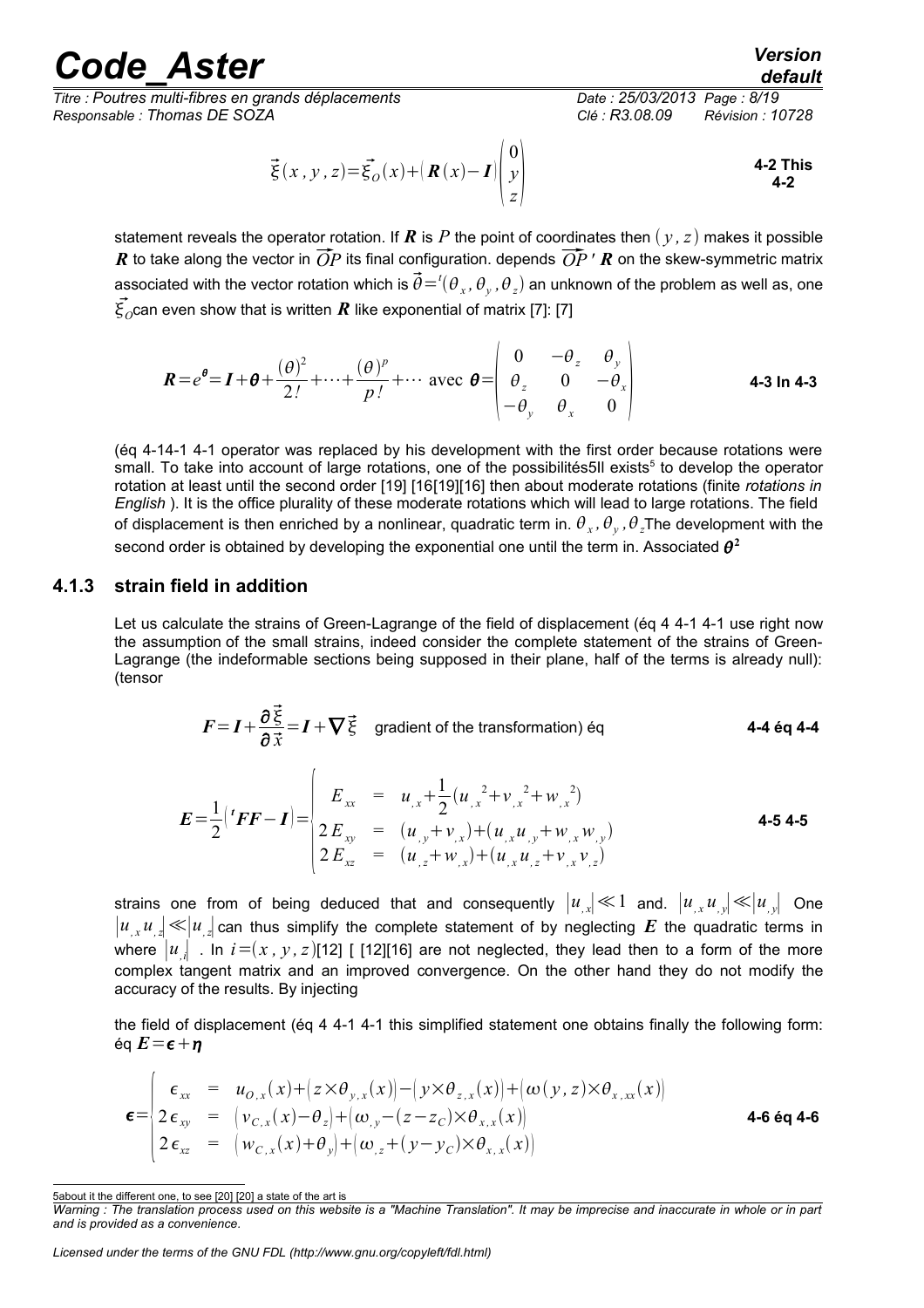*Titre : Poutres multi-fibres en grands déplacements Date : 25/03/2013 Page : 9/19 Responsable : Thomas DE SOZA Clé : R3.08.09 Révision : 10728*

$$
\eta_{xx} = \frac{1}{2} \Big( v_{C,x}^2 + w_{C,x}^2 + \Big( (y - y_C)^2 + (z - z_C)^2 \Big) \Big|_{x,x}^2 + 2(y - y_C) \Big|_{x,x}^2 w_{C,x} - 2(z - z_C) \Big|_{x,x}^2 v_{C,x} \Big)
$$
\n4-7 where\n
$$
\begin{array}{rcl}\n2 \eta_{xy} &=& \theta_x \big( w_{C,x} + (y - y_C) \Big|_{x,x}^2(x) \big) \\
2 \eta_{zz} &=& -\theta_x \big( v_{C,x} - (z - z_C) \Big|_{x,x}^2(x) \big)\n\end{array}
$$

are  $\epsilon$  the strains linearized and the strains  $\eta$  known as nonlinear (resulting from the quadratic terms in the strains of Green-Lagrange). If one then injects the nonlinear field of displacements for the processing of large rotations, an additional nonlinear term  $\eta_{cr}$  appears. Principle

#### <span id="page-8-1"></span>**4.2 of the virtual wors the assumptions**

#### **4.2.1 used**

<span id="page-8-0"></span>to write the principle of virtual wors (PTV), one will make the assumption of a Lagrangian formulation Brought up to date with each Iteration (FLAI) [10] [10] the geometry of studied structure will be constantly updating. Locally that results in the position of the nodes of the element which changes with each iteration of the algorithm of Newton [14] [14] to calculate a new transition matrix of the local coordinate system to the total reference. That is to say

an element in initial configuration. One  $C_0$ can describe the strains of the element from 3 configurations, the initiale[6](#page-8-2)elle configuration<sup>6</sup> like 2 other configurations: who indicates  $C^{\phantom{\dagger}}_1$  a known deformed configuration but not inevitably balances some and who indicates  $C_2$  an unknown deformed configuration near to. *C*1The last known configuration is taken as reference, one will write the PTV in this configuration.

To be located in the algorithm of resolution, one can for example imagine that  $C^{\vphantom{\dagger}}_0$  the configuration at the beginning of time step indicates. Moreover  $(t=0)$  one already carried out a first iteration, one thus determined who N  $C_{1}$  "is not in equilibrium. One will thus carry out a new iteration, while choosing like  $C_1$  reference and by writing the PTV in an unknown configuration and so on... jusqu" to find a configuration in equilibrium and then to pass to time step according to. Illustration



Un pas de temps de l'algorithme de résolution

#### **4.1: 4.1Various reference configurations. One can**

pass a first remark: the supports of the beam elements in the Code\_Aster *are* segments with two nodes (SEG2), consequently their interpolation functions geometrical are linear. One will be able never with these elements to thus reproduce the "last known configuration exactly", that represents an approximation and it will thus be necessary to take care to have a sufficiently fine mesh for the problems where the curvature of the elements becomes considerable. The solution which consists in correcting the residue or using a CO-rotational formulation was not established because she would have asked profound changes of the code[7](#page-8-3)La simple solution<sup>7</sup>

<span id="page-8-2"></span><sup>6</sup>is determined by the data of the mesh by the user thus,

<span id="page-8-3"></span><sup>7</sup>of the term of correction in the residue requires the safeguard of the tangent matrix to the preceding iteration, which is not possible simply with current architecture. The FLAI

*Warning : The translation process used on this website is a "Machine Translation". It may be imprecise and inaccurate in whole or in part and is provided as a convenience.*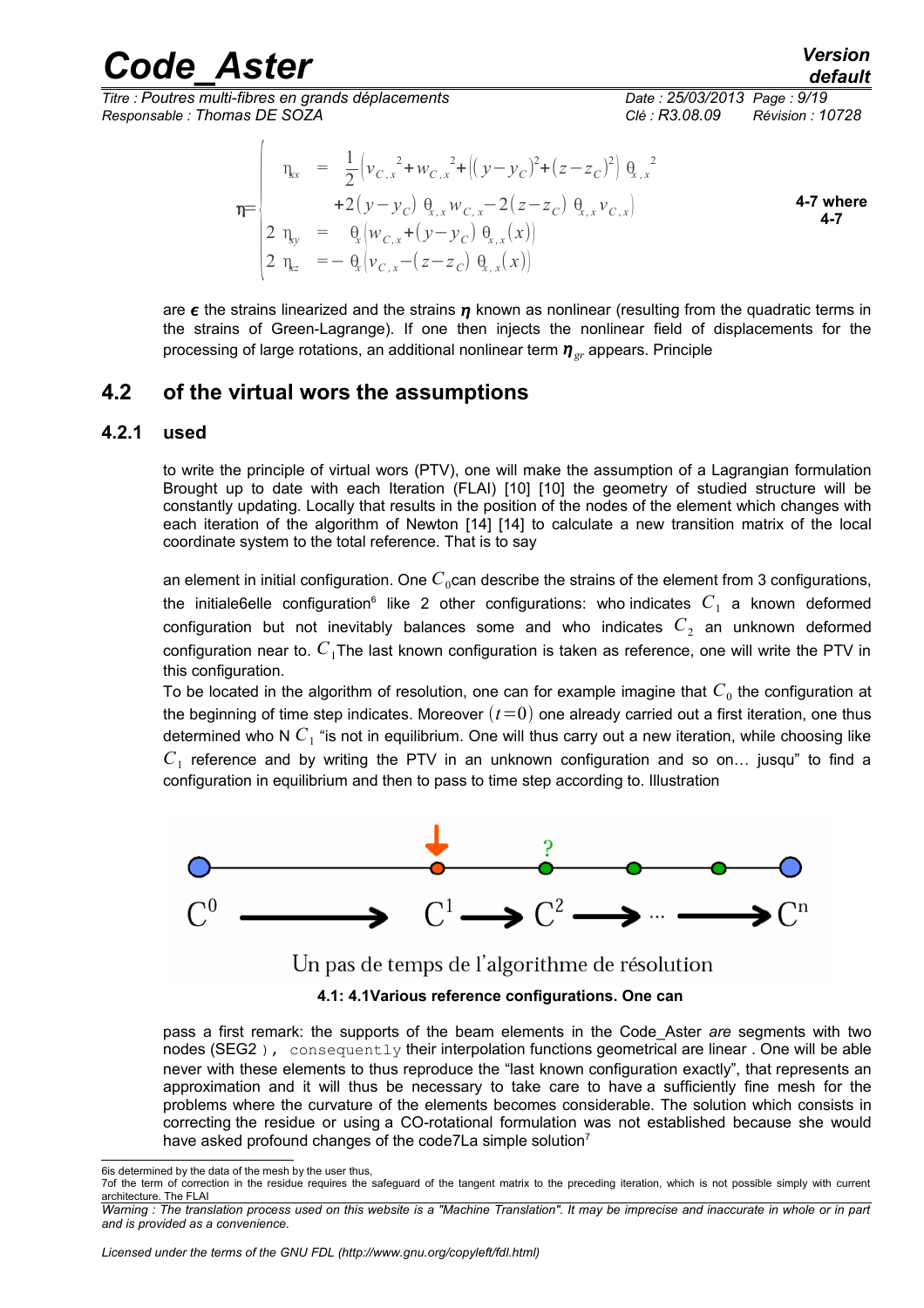*Titre : Poutres multi-fibres en grands déplacements Date : 25/03/2013 Page : 10/19 Responsable : Thomas DE SOZA Clé : R3.08.09 Révision : 10728*

<span id="page-9-3"></span><span id="page-9-1"></span>

present of many advantages, for example one will be able to confuse tensor stresses of Cauchy (expressed on the final configuration with the preceding iteration) and tensor of the stresses of Piola-Kirchoff of second species (expressed on the initial configuration with the current iteration) because between the two iterations, the geometry will have been brought up to date: because éq

$$
S = det(F) F^{-1} \sigma^T F^{-1} = \sigma \qquad F = I
$$

means that in the reference configuration (that in particular which makes it possible to express the virtual strains) the initial displacements already acquired by the element will be always null because the last calculated configuration will be taken as reference. Only the initial stress state in a given configuration will be in general non-zero. With regard to

the behavior, he is written in an incremental way and he is expressed in Lagrangian quantities thanks to the tensor of Piola-Kirchhoff and II *S* the strains of Green-Lagrange. *E* The small strains make it possible to linearize the constitutive law and consequently: éq

$$
\Delta S = C : \Delta E \approx C : \Delta \epsilon
$$
 4-9 For 4-9

beam elements, one makes the assumption of plane stresses in the section. That amounts supposing that the beam consists of longitudinal fibers working in traction and compression. This

assumption () makes it possible  $\sigma_{v} = \sigma_{zz} = \sigma_{v} = 0$  to express the constitutive law in the case as of beams in the form: éq

<span id="page-9-4"></span>
$$
C: \Delta \boldsymbol{\epsilon} = \begin{cases} E \, \delta \boldsymbol{\epsilon}_{xx} \\ 2G \, \delta \, \boldsymbol{\epsilon}_{xy} \\ 2G \, \delta \, \boldsymbol{\epsilon}_{xz} \end{cases}
$$
 the 4-10

assumption of a field of displacement with moderate rotations will be licit to obtain large rotations between step and for the total loading. Indeed, the FLAI makes that one will add at the beginning of a step and each iteration the increases in displacements and stresses calculated. The total increase in displacement and rotation on a step could consequently be large. Writing

#### **4.2.2 of the PTV and differentiation the principle**

<span id="page-9-0"></span>of the virtual wors which is the weak formulation of the models of the mechanics of the continuums writes: éq

$$
\int_{C_2} \sigma : \epsilon^* dV = \int_{C_2} \vec{f} \cdot \vec{\xi}^* dV + \int_{\partial C_2} \vec{t} \cdot \vec{\xi}^* dS
$$
 4-11 4-11

the quantities are expressed on the unknown deformed configuration, is  $\sigma$  the tensor of the stresses of Cauchy. Moreover  $\vec{\xi}^*$  a kinematically admissible field of virtual displacement within the meaning of the boundary conditions indicates.

To solve such a problem, one must initially change configuration thanks to a change of variable. The principle of the virtual wors writes in Lagrangian quantities (in the reference configuration thus and not deformed configuration) is expressed using the virtual strains of Green-Lagrange and  $E^*$  the tensor of the Piola-Kirchhoff stresses of second species (PKII). éq *S*

<span id="page-9-2"></span>
$$
W_{int} = \int_{C_1} \mathbf{S} : \mathbf{E}^* dV = \int_{C_1} \vec{f} \cdot \vec{\xi}^* dV + \int_{\partial C_1} \vec{t} \cdot \vec{\xi}^* dS
$$

*Warning : The translation process used on this website is a "Machine Translation". It may be imprecise and inaccurate in whole or in part and is provided as a convenience.*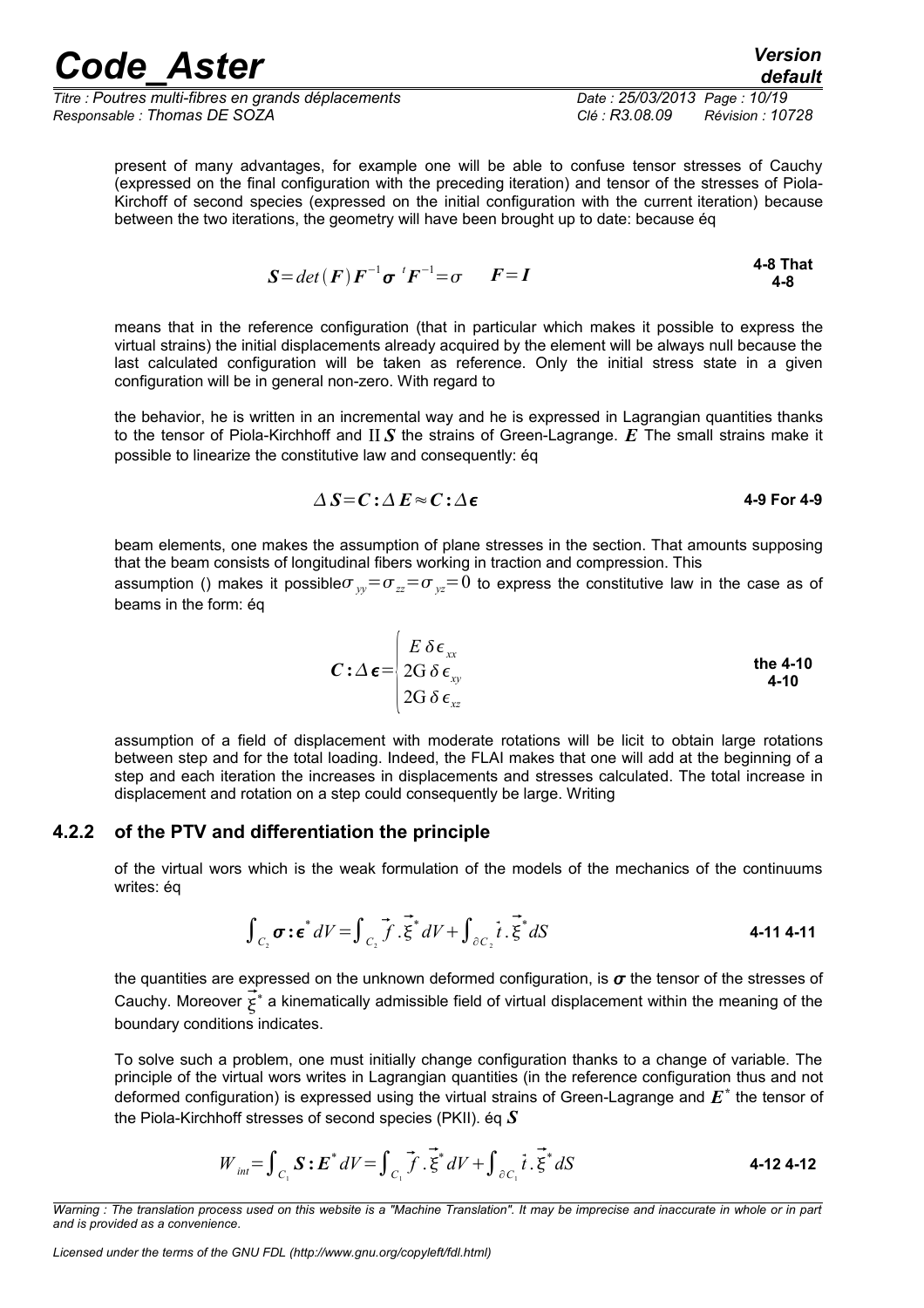*Titre : Poutres multi-fibres en grands déplacements Date : 25/03/2013 Page : 11/19 Responsable : Thomas DE SOZA Clé : R3.08.09 Révision : 10728*

<span id="page-10-0"></span>

 $\tilde{f}$  the density of volume force represents, density  $\tilde{t}$  of force surface. Thereafter, the member of  $W_{ext}$ right will be noted, and it will be supposed that the loading is conservative and not follower so that the work of the external forces is constant on one time step. The tensor

of stresses PKII (éq 4 [4-8 That 4-8](#page-9-3) the same quantity as the tensor of the stresses of Cauchy but by taking as reference the initial configuration. The tensor of the virtual strains of Green-Lagrange is written: ég

$$
E^* = \frac{1}{2} ({}^t F^* F + {}^t F F^*)
$$
  
avec  $F = I + \frac{\partial \vec{\xi}^*}{\partial \vec{x}}$   
etc  $F^* = \frac{\partial \vec{\xi}^*}{\partial \vec{x}}$  4-13 4-13

to solve the equilibrium one must check (éq 4-1[24-12 4-12](#page-9-2) any kinematically admissible virtual displacement with zero. One  $\vec{\xi}^*$ applies the method of Newton to the functional calculus and for this reason  $W_{int}$ − $W_{ext}$  one differentiates the functional calculus compared to the unknown, that  $\vec{\xi}$ allows to transform the resolution of a nonlinear problem (does not depend  $W_{int}$  linearly on) into  $\vec{\xi}$  a continuation of resolution of linear systems. One thus

solves: éq

$$
W_{ext} = W_{int}^{1} + \int_{C_1} \left( \Delta S : E^* + S : \Delta E^* \right) dV
$$
 4-14 4-14

represents  ${W}_{\textit{int}}^{1}$  the work already balanced in configuration 1. The principle is to balance this work with that of the internal forces using *W ext* successive iterations. The first

term under the integral models the material stiffness. Indeed, as the constitutive law is linearized and as the reference configuration is the last known configuration (thus [8](#page-10-1)Au risk  $\dot{\xi}\!=\!0$   $^{\rm 8}$  can write by means of (éq 4 [4-9 For 4-9](#page-9-1) (éq 4 [4-13 4-13](#page-10-0) éq

$$
E^* = \epsilon^* = \frac{1}{2} ({}^t F^* + F)
$$
 4-15 4-15

$$
\int_{C_1} \Delta S : E^* dV = \int_{C_1} \Delta \epsilon : C : \epsilon^* dV
$$
the 4-16  
4-16

allows in fact here to free itself from an additional term which couple nonlinear strains virtual and linear strains and that one calls term of initial displacements (these displacements are the displacements already undergone by our structure compared to its reference configuration and which are always null here). In fact thanks to the FLAI, one off-sets the change of geometry and the non-linearity which results from this in the change from room-total reference suitable for the finite element method. The second

term under the integral models the geometrical stiffness of structure. It is thanks to this term that one will be able to translate the effects of the second order and to converge quickly towards the solution. This term indeed directly utilizes the nonlinear strains since according to (éq 4-1[34-13 4-13I](#page-10-0)f  $\Delta\,E^*$   $=$   $\Delta\,\eta^*$ the field of displacement contains moreover of the nonlinear terms for the taking into

<span id="page-10-1"></span><sup>8</sup>to repeat itself, they are false in practice, because the shape functions of the elements beam are linear. In [17], [17] does not make this simplification and one uses the additional term to correct the residue.), one

*Warning : The translation process used on this website is a "Machine Translation". It may be imprecise and inaccurate in whole or in part and is provided as a convenience.*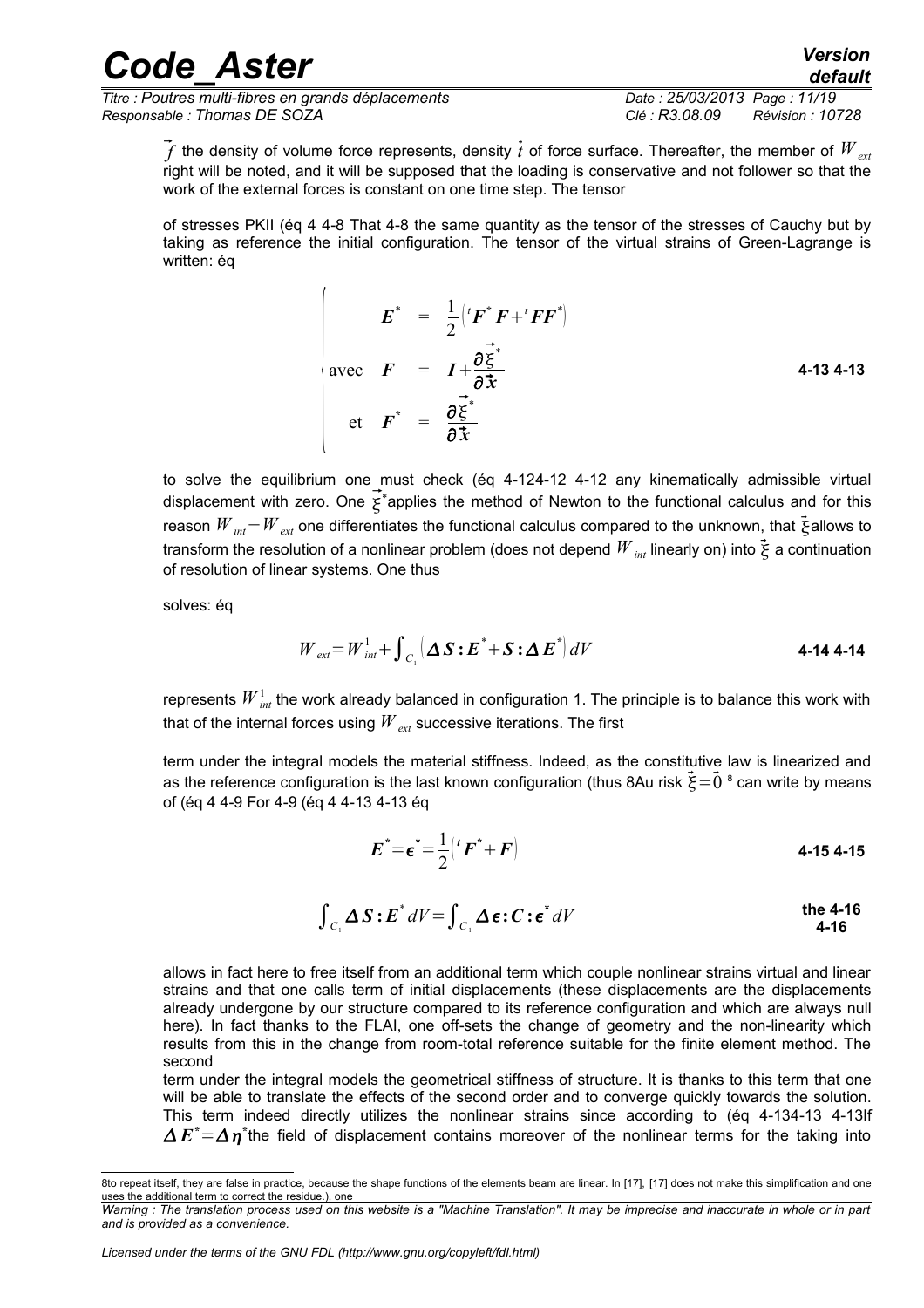*Titre : Poutres multi-fibres en grands déplacements Date : 25/03/2013 Page : 12/19 Responsable : Thomas DE SOZA Clé : R3.08.09 Révision : 10728*

<span id="page-11-4"></span>

account of rotations moderated then of course, the nonlinear strains contain also an additional term. It remains

to be noticed that tensor of the stresses of Cauchy and PKII are identified because initial configuration and finale are confused following the reactualization. Assessment

#### **4.2.3 One thus**

<span id="page-11-3"></span>has: éq

$$
\Delta W = \int_{C_1} \left[ \Delta \boldsymbol{\epsilon} : \boldsymbol{C} : \boldsymbol{\epsilon}^* + \boldsymbol{\sigma} : \Delta \boldsymbol{\eta}^* \right] dV = W_{ext} - W_{int}^1 \tag{4-17.4-17}
$$

, all occurs as Ci the residue is dissipated  $W_{_{ext}}-W_{_{int}}^{1}$  iteration after iteration by a work partly  $\varDelta$   $W$  due to the strain of the material (material stiffness) and partly due to large displacements of the structure (geometrical stiffness). The geometrical stiffness has a meaning since the structure undergoes large displacements. The term

•of material stiffness is a classical term which is already present in the current formulation of elements POU D TGM . It can possibly translate through the approach multifibre non-linearity material (plasticity for example). The geometrical

•term of stiffness that one usually finds in large displacements is new (in the reactualized reference configuration, there exists a non-zero stress state in general). It thus translates geometrical nonlinearity and it is thanks inter alia in this term omitted in the formulation PETIT REAC which convergence will be faster even finally possible in the case of instabilities. The second

•term in the member of right is the work of the internal forces to the preceding iteration, it is its exact computation which guarantees a convergence towards result just, this is why, one will propose an improvement in his computation. That

<span id="page-11-2"></span>in the geometrical term of stiffness the unknown intervenes through the virtual strains, these last should well be noted indeed depend linearly on the unknowns. Determination

### **4.3 of the tangent matrix Recall**

#### **4.3.1 on the discretization From now on**

<span id="page-11-1"></span>it acts to determine the tangent matrix which is the combination of the various terms referred to above. For that it is necessary to utilize the discretization in finite elements, in particular the interpolation functions then to clarify the integrals of volume which intervene in (éq 4-1[74-17 4-17](#page-11-4)

structural elements like the beams, this discretization is carried out in two times: on the one hand integration on the sections located at Gauss points and on the other hand integration in the length. As one chose a behavior multifibre for the processing of plasticity, integration in the section is made thanks to fibers for the axial behavior (normal force, bending moments) and using constitutive laws in forces generalized for the rest of the forces [4]. [4]

integrals on the section in each Gauss point (of the beam element) because they are the quantities in these points which will then make it possible to integrate numerically in the length (using formulas of squaring of Gauss). The generalized strains are then expressed using a matrix of interpolation functions. Numerical integration then makes it possible to determine a tangent matrix: one will thus seek here only to express the matrix after integration on the section because it is its statement which will be necessary for the implementation in the code, numerical integration being transparent. **Statement** 

#### **4.3.2 of the material stiffness We**

<span id="page-11-0"></span>can clarify the term of material stiffness, by initially clarifying the constitutive law (éq 4 [the 4-10 4-10](#page-9-4) by replacing the strains linearized by their  $\epsilon$  statement (éq 4 [4-6 éq 4-6](#page-7-2) finally while integrating on the section, thus preserving only one integral length. éq

*Warning : The translation process used on this website is a "Machine Translation". It may be imprecise and inaccurate in whole or in part and is provided as a convenience.*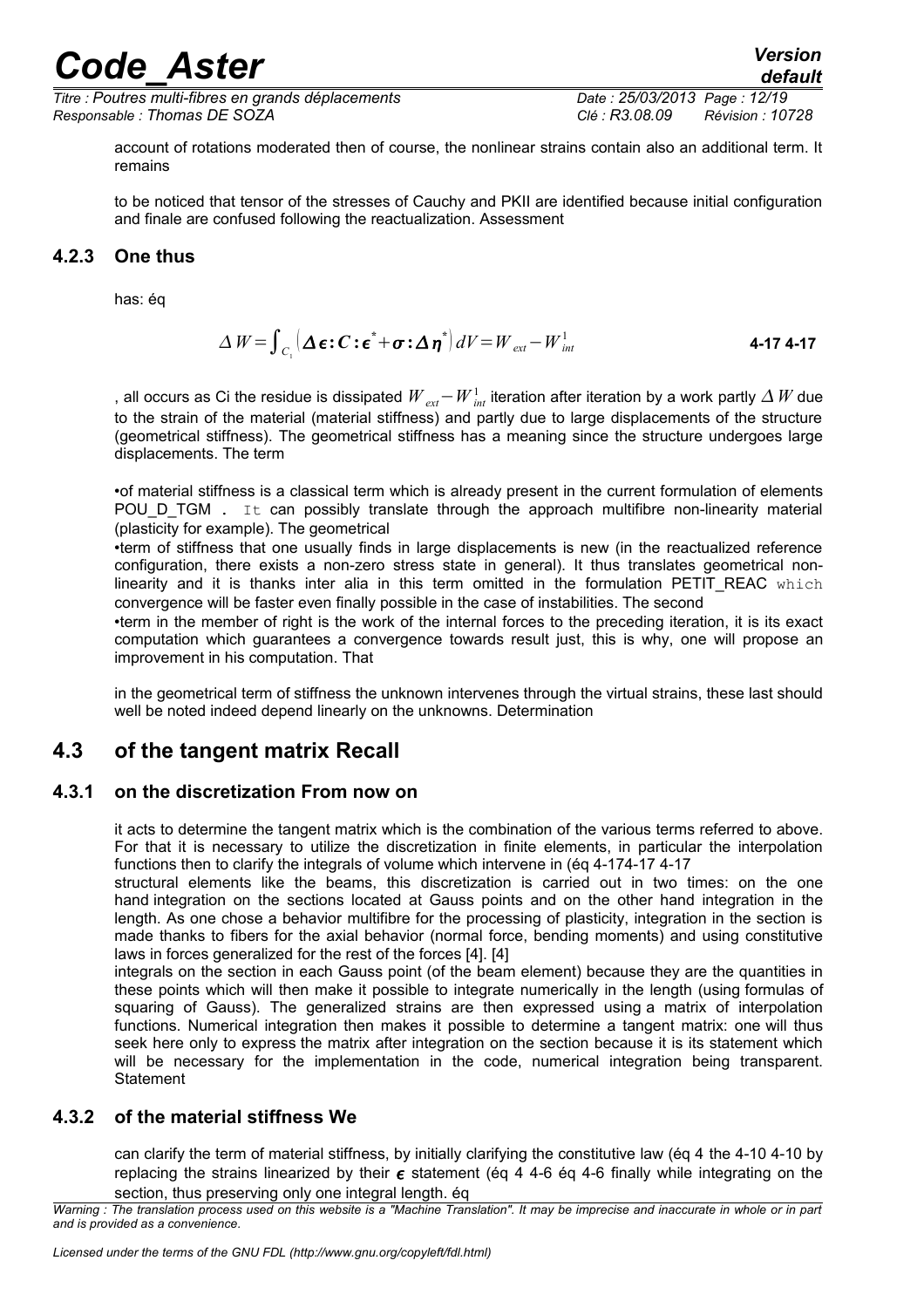*Titre : Poutres multi-fibres en grands déplacements Date : 25/03/2013 Page : 13/19 Responsable : Thomas DE SOZA Clé : R3.08.09 Révision : 10728*

$$
\int_{C_1} \Delta \boldsymbol{\epsilon} : \mathbf{C} : \boldsymbol{\epsilon}^* dV = \int_{C_1} \left( E \delta \boldsymbol{\epsilon}_{xx} \boldsymbol{\epsilon}_{xx}^* + 2G \delta \boldsymbol{\epsilon}_{xy} \boldsymbol{\epsilon}_{xy}^* + 2G \delta \boldsymbol{\epsilon}_{xz} \boldsymbol{\epsilon}_{xz}^* \right) dV
$$
\n
$$
= \int_{L_1} \left( \frac{I(\Delta D_s) \mathbf{K}_s D_s^*}{2} \right) dI
$$
\n4-18 4-18

a:, being  $D_s = B U$  *B* the interpolation matrix of the generalized strains and  $(u_{O,x},(v_{C,x}{-}\theta_z),(w_{C,x}{+}\theta_y),\theta_{x,x},\theta_{y,x},\theta_{z,x},\theta_{x,xx}]$  the vector  $U$  of the nodal unknowns. is  $K_s$  a behavioral matrix which and the translates at the same time the geometrical characteristics of the material characteristic of the section (from where appearance of the constants and referring  $S_{y}^{'}$  ,  $S_{z}^{'}$  ,  $J$  $I_{\omega}$  respectively to the reduced sections, the constant of torsion and the warping constant): éq

$$
\mathbf{K}_{s} = \begin{pmatrix} \int_{S} E \, ds & 0 & 0 & 0 & \int_{S} Ez \, ds & -\int_{S} Ey \, ds & 0 \\ GS_{y}^{'} & 0 & 0 & 0 & 0 & 0 \\ GS_{z}^{'} & 0 & 0 & 0 & 0 & 0 \\ GJ & 0 & 0 & 0 & 0 & 0 \\ \int_{S} Ez^{2} \, ds & -\int_{S} Eyz \, ds & 0 \\ Sym & \int_{S} Ey^{2} \, ds & 0 \\ EI_{\omega} & 0 & EI_{\omega} \end{pmatrix}
$$

$$
\mathbf{B} = \begin{bmatrix}\n-\frac{1}{L} & 0 & 0 & 0 & 0 & 0 & \frac{1}{L} & 0 & 0 & 0 & 0 & 0 & 0 \\
0 & \phi_1 & 0 & 0 & 0 & \phi_2 & 0 & 0 & \phi_3 & 0 & 0 & \phi_4 & 0 \\
0 & 0 & \psi_1 & 0 & \psi_2 & 0 & 0 & 0 & \psi_3 & 0 & \psi_4 & 0 & 0 \\
0 & 0 & 0 & N_{1,x} & 0 & 0 & N_{2,x} & 0 & 0 & 0 & N_{3,x} & 0 & 0 & N_{4,x} \\
0 & 0 & \xi_{5,x} & 0 & \xi_{6,x} & 0 & 0 & 0 & 0 & \xi_{7,x} & 0 & \xi_{8,x} & 0 & 0 \\
0 & -\xi_{5,x} & 0 & 0 & 0 & \xi_{6,x} & 0 & 0 & -\xi_{7,x} & 0 & 0 & 0 & \xi_{8,x} & 0 \\
0 & 0 & 0 & N_{1,xx} & 0 & 0 & N_{2,xx} & 0 & 0 & 0 & N_{3,xx} & 0 & 0 & N_{4,xx}\n\end{bmatrix}
$$

<span id="page-12-0"></span>
$$
4-20\;4-20
$$

$$
\begin{array}{rcl}\n\phi_1 & = & \xi_{1,x} + \xi_5 \\
\phi_2 & = & -\xi_{2,x} + \xi_6 \\
\phi_3 & = & \xi_{3,x} + \xi_7 \\
\phi_4 & = & -\xi_{4,x} + \xi_8 \\
\psi_5 & = & \xi_{4,x} - \xi_7\n\end{array}
$$
\n
$$
\begin{array}{rcl}\n\psi_1 & = & \xi_{1,x} - \xi_5 \\
\psi_2 & = & \xi_{2,x} - \xi_6 \\
\psi_3 & = & \xi_{3,x} - \xi_7\n\end{array}
$$
\n
$$
\begin{array}{rcl}\n4\text{-}214\text{-}21 \\
4\text{-}214\text{-}21 \\
\psi_4 & = & \xi_{4,x} - \xi_8\n\end{array}
$$

of surface which still appear in the statement of refer  $\pmb{K}_s$  to the terms calculated thanks to the mesh of the fiber cross-sectional area. Except in the elastic case, the extra-diagonal terms are in general not null because the Young modulus is not *E* then homogeneous any more in the section. The statements of the interpolation functions  $\xi_{\scriptscriptstyle i=(1,...,8)},$   $N$   $_{\scriptscriptstyle j=(1,...,4)}$  are given in [2]. [2]

notice that the approach chosen to determine the material stiffness matrix is not that adopted in the Code\_Aster *for* the beam elements of Eulerian POU\_D\_E and Timoshenko POU\_D\_T . Indeed , in our work, the approach is derived from the models of the mechanics of the continuums 3D and one 3D gives oneself for that a field of displacement, which enables us to utilize large displacements by writing the PTV in Lagrangian quantities.

*Warning : The translation process used on this website is a "Machine Translation". It may be imprecise and inaccurate in whole or in part and is provided as a convenience.*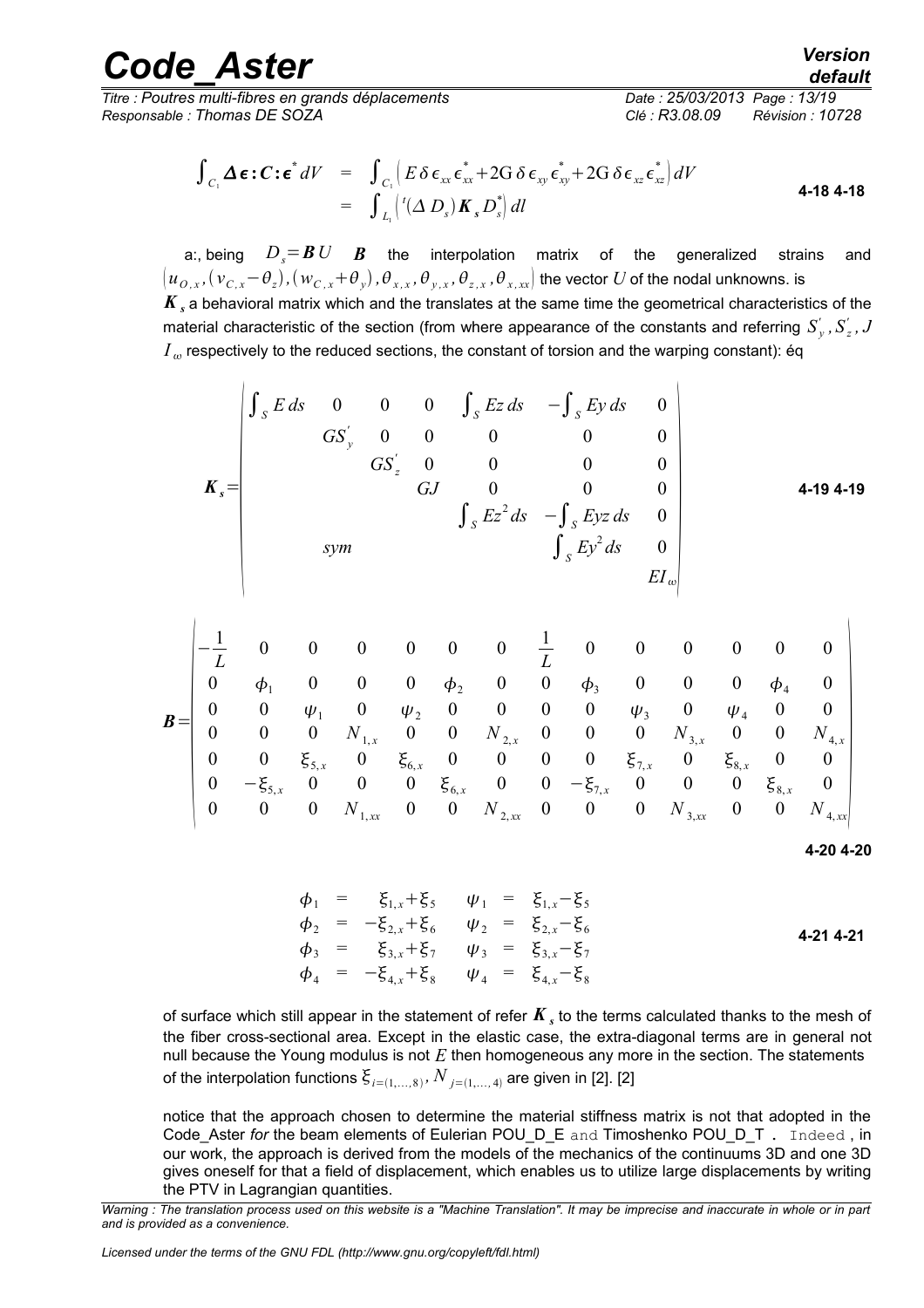*Titre : Poutres multi-fibres en grands déplacements Date : 25/03/2013 Page : 14/19 Responsable : Thomas DE SOZA Clé : R3.08.09 Révision : 10728*

*default*

To formulate the beam elements of Eulerian and Timoshenko in assumption of the small elastic disturbances, the approach used in Code\_Aster *[1] consists in*[1] directly writing the basic principle of the dynamics on elementary sections of beam, then to write of it a weak formulation using functions tests, and finally introducing constitutive laws in generalized forces (of the type). One  $N = ES \epsilon$ realizes whereas by choosing the functions tests well, it is possible to express the work developed in the field test only according to the unknowns with the nodes, that without having at any time discretized the unknowns. Thus

when one works in small elastic disturbances, it can be more interesting to use these exact elements rather than the element presented in this work which numerically integrates the stiffness matrix by squaring of Gauss. Statement

#### **4.3.3 of the geometrical stiffness In the same way,**

one can clarify the geometrical stiffness. For that, each component of can  $\varDelta\,\eta^*_{_{xi}}\,\varDelta\,\eta^*$  put in the form of a quadratic pseudo-form i.e where *is*  $^tC\, L_{\scriptscriptstyle xi}C^*\, L_{\scriptscriptstyle xi}$  a matrix which does not depend on displacements and a vector *C* depend on the generalized unknowns and their derivatives: . With  ${}^tC$   $=$   $(\theta_x^{}, v_{C,x}^{}, w_{C,x}^{}, \theta_{x,x}^{})$ obvious notations, one from of deduced: éq 4-22

<span id="page-13-0"></span>of the geometrical stiffness In the same way,  
\none can clarify the geometrical stiffness. For that, each component of can 
$$
\Delta \eta_{xi}^* \Delta \eta^*
$$
 put in the form  
\na quadratic pseudo-form i.e where *is*  ${^cC L_{xi} C^* L_{xi}}$  a matrix which does not depend on displacement  
\nand a vector *C* depend on the generalized unknowns and their derivatives: . W  
\n ${^cC} = (\theta_x, v_{C,x}, w_{C,x}, \theta_{x,x})$ obvious notations, one from of deduced:  $\text{Eq } 4-22$   
\n
$$
\int_{C_1} \sigma: \Delta \eta^* dV = \int_{L_1} \int_{L_1}^{L_2} \Delta C \Big( \int_{-\Delta x}^{+\Delta x} \frac{1}{2x} L_{xy} \sigma_{xy} + 2 L_{xz} \sigma_{xz} dS \Big) C^* \Big) dI
$$
\n
$$
= \int_{L_1} \int_{L_1}^{L_2} \Delta C \Big( \int_{-\Delta x}^{+\Delta x} \frac{1}{2x} L_{xy} \sigma_{xy} + 2 L_{xz} \sigma_{xz} dS \Big) C^* \Big) dI
$$
\n
$$
= \int_{L_1} \int_{L_2}^{L_1} \left( (\Delta C) R_s C^* \Big) dI
$$

over the length is also carried out by interpolating the generalized unknowns, the unknowns becoming the degrees of freedom with the nodes. Thus one replaces par. Below  $C B_{\sigma} U$ , one gives the form of the interpolation matrix and  $\boldsymbol{B}_{\boldsymbol{\sigma}}$  the matrix: éq 4  $\boldsymbol{R}_s$  - 23

$$
\boldsymbol{R}_{s} = \begin{vmatrix}\n0 & -T_{z} & T_{y} & \frac{1}{2}K_{,x} \\
N_{x} & 0 & -M_{y} + z_{C}N_{x} \\
N_{x} & -M_{z} - y_{C}N_{x} \\
K\n\end{vmatrix}
$$
\n6q 4-23

$$
\boldsymbol{B}_{\sigma} = \begin{pmatrix}\n0 & 0 & 0 & N_1 & 0 & 0 & N_2 & 0 & 0 & 0 & N_3 & 0 & 0 & N_4 \\
0 & \xi_{1,x} & 0 & 0 & 0 & -\xi_{2,x} & 0 & 0 & \xi_{3,x} & 0 & 0 & 0 & -\xi_{4,x} & 0 \\
0 & 0 & \xi_{1,x} & 0 & \xi_{2,x} & 0 & 0 & 0 & 0 & \xi_{3,x} & 0 & \xi_{4,x} & 0 & 0 \\
0 & 0 & 0 & N_{1,x} & 0 & 0 & N_{2,x} & 0 & 0 & 0 & N_{3,x} & 0 & 0 & N_{4,x}\n\end{pmatrix}
$$
\nIn 4-24

the geometrical stiffness matrix intervene the forces generalized (normal force, shears *N* and, bending moments  $T$   $_{y}$   $T$  <sub>z</sub>and) as well as  $M$   $_{y}$   $M$   $_{z}$  geometrical characteristics of the section. The coefficient is called *K* coefficient of Wagner and is written: éq 4-25

<span id="page-13-1"></span>
$$
K = N_x \left( \frac{I_y + I_z}{S} + y_C^2 + z_C^2 \right) + M_y \left( \frac{I_{yr2}}{I_y} - 2 z_C \right) - M_z \left( \frac{I_{yr2}}{I_z} - 2 y_C \right) + M_w \frac{I_{wr2}}{I_w}
$$
 **4-25**

characteristics of section are: éq 4-26

*Warning : The translation process used on this website is a "Machine Translation". It may be imprecise and inaccurate in whole or in part and is provided as a convenience.*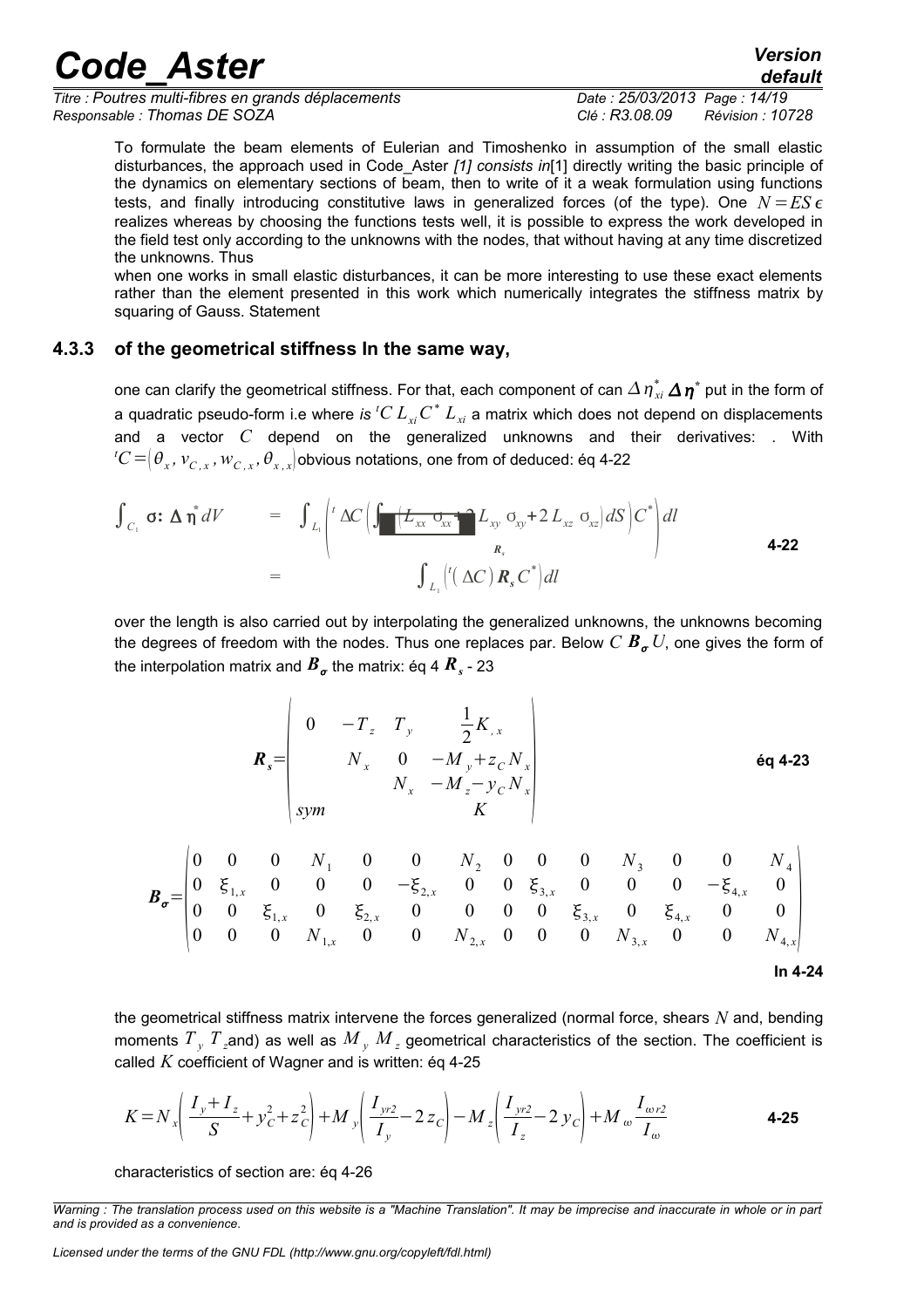*Titre : Poutres multi-fibres en grands déplacements Date : 25/03/2013 Page : 15/19 Responsable : Thomas DE SOZA Clé : R3.08.09 Révision : 10728*

*default*

 $I_{\text{yr2}} = \int_{S} y(y^2 + z^2) dS$  $I_{zr2} = \int_S z(y^2 + z^2) dS$  $I_{\omega r2} = \int_{S} \omega(y, z)(y^2 + z^2) dS$ **These 4-26**

is in general non-zero for the sections not having double symmetry, it is the case for example angles equipping the supports truss. The last

<span id="page-14-1"></span>term in the coefficient of Wagner is not taken into account in the code because one does not have in general the statement of the function of warping to compute:  $\omega$ . Form  $I_{\omega r2}$ 

#### **4.3.4 of the matrix of correction for the taking into account of large rotations of structure To take into account**

of large rotations of structure, it is necessary to express the matrix of correction made to the geometrical stiffness by the addition of the nonlinear strain field. The detailed  $\Delta \eta$ <sub>ar</sub>approach of derivative is given in [19] or [19] [16]. One [16] computations here, because they are long and tiresome. Other authors obtained the same matrix of correction from consideration on the nature of the bending moments and the twisting moment [6] [5]. It[6][5] interesting

to notice that the only modification made by the taking into account of large rotations relates to an addition with the tangent matrix. The residue is unchanged, i.e. without the taking into account of large rotations, one is not likely to get faux[9](#page-14-2)sauf results of course<sup>9</sup> to encounter difficulties of convergence when with certain problems are dealt. Indeed

, the problem of large rotations within the meaning of the size is not strictly speaking an obstacle: for plane problems, it is absolutely not necessary to use the matrix of correction (more exactly its contribution cancels itself). The true problem during lies in the transformation of rotations a change of reference. However when rotations are infinitesimal, one can replace them by their development with the first order and then they are identified with vectors, which makes it possible during to transform them like displacements the transition of the local coordinate system to the total reference. On the other hand when they are large, it is not possible any more, but one is likely to encounter problems of convergence only for precise cases where the continuity of rotations to the nodes is lost. Thus

the problem arises for structures presenting a flexure-torsion coupling and of the finite elements not colinéaires. The tangent stiffness matrix

is thus enriched by a term of correction following  $\pmb{K}_c$  the taking into account of rotations moderated in the statement of displacements: éq 4-27

|         | $ 0 _{3\times 3}$ |                         |                    |                       |  |           |  |
|---------|-------------------|-------------------------|--------------------|-----------------------|--|-----------|--|
|         |                   | $- [k_c^1]_{3\times 3}$ |                    | $\boldsymbol{0}$      |  |           |  |
| $K_c =$ |                   |                         | $[0]_{4\times4}$   |                       |  | with 4-27 |  |
|         |                   | $\boldsymbol{0}$        |                    | $[k_c^2]_{3\times 3}$ |  |           |  |
|         |                   |                         |                    |                       |  |           |  |
|         |                   |                         | 0 $-M^{i}$ $M^{i}$ |                       |  |           |  |

<span id="page-14-3"></span>4-28 
$$
\begin{bmatrix} k_c^i \end{bmatrix}_{3\times 3} = \frac{1}{2} \begin{bmatrix} 0 & -M_z^i & M_y^i \\ -M_z^i & 0 & 0 \\ M_y^i & 0 & 0 \end{bmatrix}
$$
 **Computati on 4-28**

#### <span id="page-14-0"></span>**4.4 the residue to supplement**

<span id="page-14-2"></span><sup>9</sup>if one uses the tangent matrix directly to make a search for mode of buckling but rather

*Warning : The translation process used on this website is a "Machine Translation". It may be imprecise and inaccurate in whole or in part and is provided as a convenience.*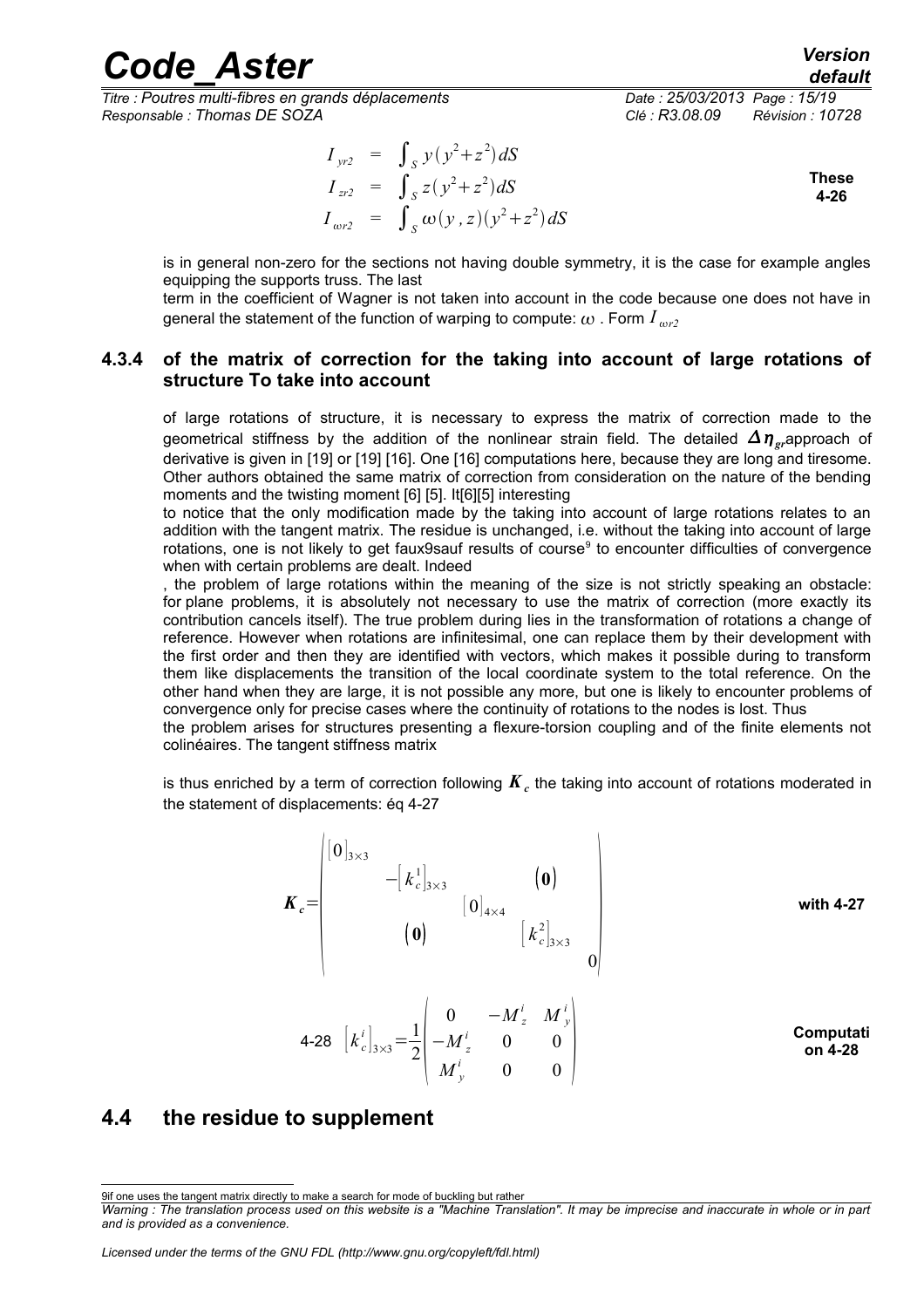*Titre : Poutres multi-fibres en grands déplacements Date : 25/03/2013 Page : 16/19 Responsable : Thomas DE SOZA Clé : R3.08.09 Révision : 10728*

*default*

the model, one presents in the continuation two improvements suggested by works of theses [18] and [18] [19] the accuracy of the results. The computation

residue, and more particularly of the work of the internal forces is carried out  $W_{_{int}}^{1}$  by numerical integration after having integrated the constitutive law: ég 4-29

$$
W_{int}^{1} = \int_{C_1} \sigma : \epsilon \, dV = \left( \int_{L_1}^{t} Q \, B \, U \, dl \right) \qquad \qquad \text{is 4-29}
$$

*Q* containing the 7 generalized forces and the interpolation matrix *B* of the generalized strains already given in (éq 4-20[\)4-20 4-20](#page-12-0) makes it possible to express the increments of strains associated with nodal displacements. The improvements *U*

suggested touch respectively with the statement of the constitutive law in torsion thus to and the computation  $Q$  of the linearized strains. They  $\epsilon$  must allow a better accuracy but also an acceleration of convergence. Computation of

#### **4.4.1 the increment of strain On the one hand**

<span id="page-15-1"></span>, it appears interesting to take account of the update with each iteration of the geometry, indeed, one can then calculate more astutely the increment of strain since the preceding step. Instead of calculating the increment of strain from the displacement increment of the step, one can calculate the strain due to the displacement of the last iteration of Newton and cumulate it with each iteration. As displacement between two iterations tends towards zero, one is more precise. Indeed

if  $\delta u_i$  the consecutive displacement increment with the iteration of the algorithm of  $i$  resolution by step indicates and if  $\epsilon(u)$  the increment of generalized strain indicates associated with a displacement increment then with  $u$  the iteration, one proceeds  $n$  as follows: éq 4-30

$$
\Delta U = \sum_{i=0}^{n} \delta u_i
$$
 instead of 4-30

writing: éq 4-31  $\Delta \epsilon = \epsilon (\Delta U)$  one 4-31

rather: éq 4-32 
$$
\Delta \epsilon = \sum_{i=0}^{n} \epsilon (\delta u_i)
$$
 That 4-32

a little more memory because it is necessary to be able to store the vector of the increments of strain, however  $\epsilon(\delta u_i)$  this technique of computation is more relevant when the geometry is updating with each iteration. Constitutive law

#### **4.4.2 in torsion In addition**

<span id="page-15-0"></span>, one chooses a more complete constitutive law in the statement of the torsion of a beam. Indeed [19] showed [19] that the new statement which translates the influence of warping on the normal stress, makes it possible in the case of to get corner results in perfect adequacy with a modelization shell. One thus adds at the twisting moment, the moment says "Moment of Wagner". Its computation utilizes the coefficient of Wagner already quoted *K* in (éq 4-25[\)4-25](#page-13-1)

$$
M_x = (GJ + K)\theta_{x,x}
$$
 **Implementation 4-33**

*Warning : The translation process used on this website is a "Machine Translation". It may be imprecise and inaccurate in whole or in part and is provided as a convenience.*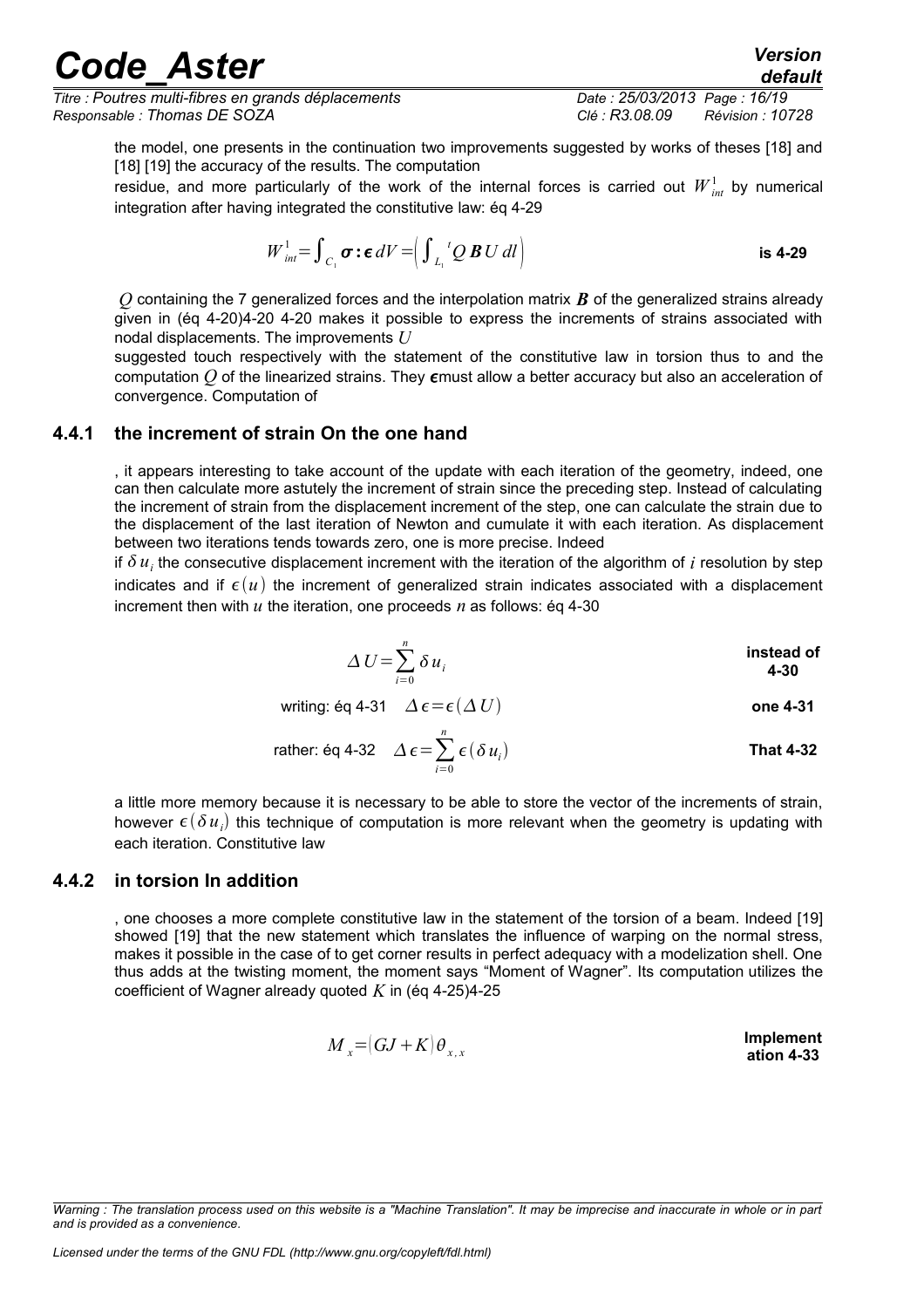*Titre : Poutres multi-fibres en grands déplacements Date : 25/03/2013 Page : 17/19 Responsable : Thomas DE SOZA Clé : R3.08.09 Révision : 10728*

*default*

### <span id="page-16-9"></span>**5 in Code\_Aster Use**

#### **5.1 One reaches**

<span id="page-16-8"></span>the processing of large displacements for multifibre beams POU D TGM by selecting strain "GROT\_GDEP " under COMP\_INCR . All the nonlinear behaviors 1D are available [21]. Development[21]

<span id="page-16-7"></span>**5.2 Stamps**

#### **5.2.1 correction the form**

<span id="page-16-6"></span>of the matrix of correction due to the taking into account of moderate rotations is given in (éq 4-27[\)with](#page-14-3) [4-27](#page-14-3) at the end of the computation of the tangent stiffness, since it is appeared as a term very integrated. The only obstacle relates to the bending moments which constitute this term very integrated, indeed, it acts of the bending moments to the nodes of the element, whereas one knows them only with Gauss points (following the integration of the constitutive law). It is thus

is possible to use the computation of to extract  ${W}_{int}^1$  the moments from them or then to interpolate the values with the nodes using a polynomial of order 2. It is this last solution which was chosen, because at the beginning of each time step, it is not possible to extract these values starting from work, because the latter is not calculated (at the beginning of each time step, only a tangent stiffness matrix of velocity is assembled for the phase of prediction). Once

the interpolated values, one is thus satisfied to correct the geometrical stiffness matrix. That is done just after the end of the loop on Gauss points. Computation of

#### **5.2.2 the strains improved As one**

<span id="page-16-5"></span>announced, this computation is relevant only when one updates the geometry of structure at each iteration. To be able

to carry out this new computation, it is necessary to be able to store the increment of strain in each Gauss point and after each iteration (it is a vector of dimension 7). This information is stored in the field specific to structural elements STRX\_ELGA. This field

is also used to store the generalized forces because the data of the only stress field by fibers cannot be enough to go with the shears, the twisting moment and the bi--moment. Validation

### **6 the validation**

<span id="page-16-4"></span>of the new element is carried out in 3 times. Initially one compares the results got on benchmarks having analytical solutions (primarily plane), then on academic benchmarks (3D) and finally on experimental results. Analytical

#### <span id="page-16-3"></span>**6.1 benchmarks Beam in**

#### **6.1.1 buckling (SSNL502) This test**

<span id="page-16-2"></span>represent a computation of stability of a cantilever beam subjected to a compressive force at an end. It makes it possible to validate the modelization in the nonlinear quasi-static field in large displacements and in the presence of instability (Buckling of Eulerian). Plate cantilever

#### **6.1.2 subjected to one moment (SSNV138) This test**

<span id="page-16-1"></span><span id="page-16-0"></span>constitutes the quasi-static computation of an elastic plate embedded on a side and subjected to one bending moment at the other side, leading to large displacements in the plane. Academic

### **6.2 benchmarks Large displacements**

*Warning : The translation process used on this website is a "Machine Translation". It may be imprecise and inaccurate in whole or in part and is provided as a convenience.*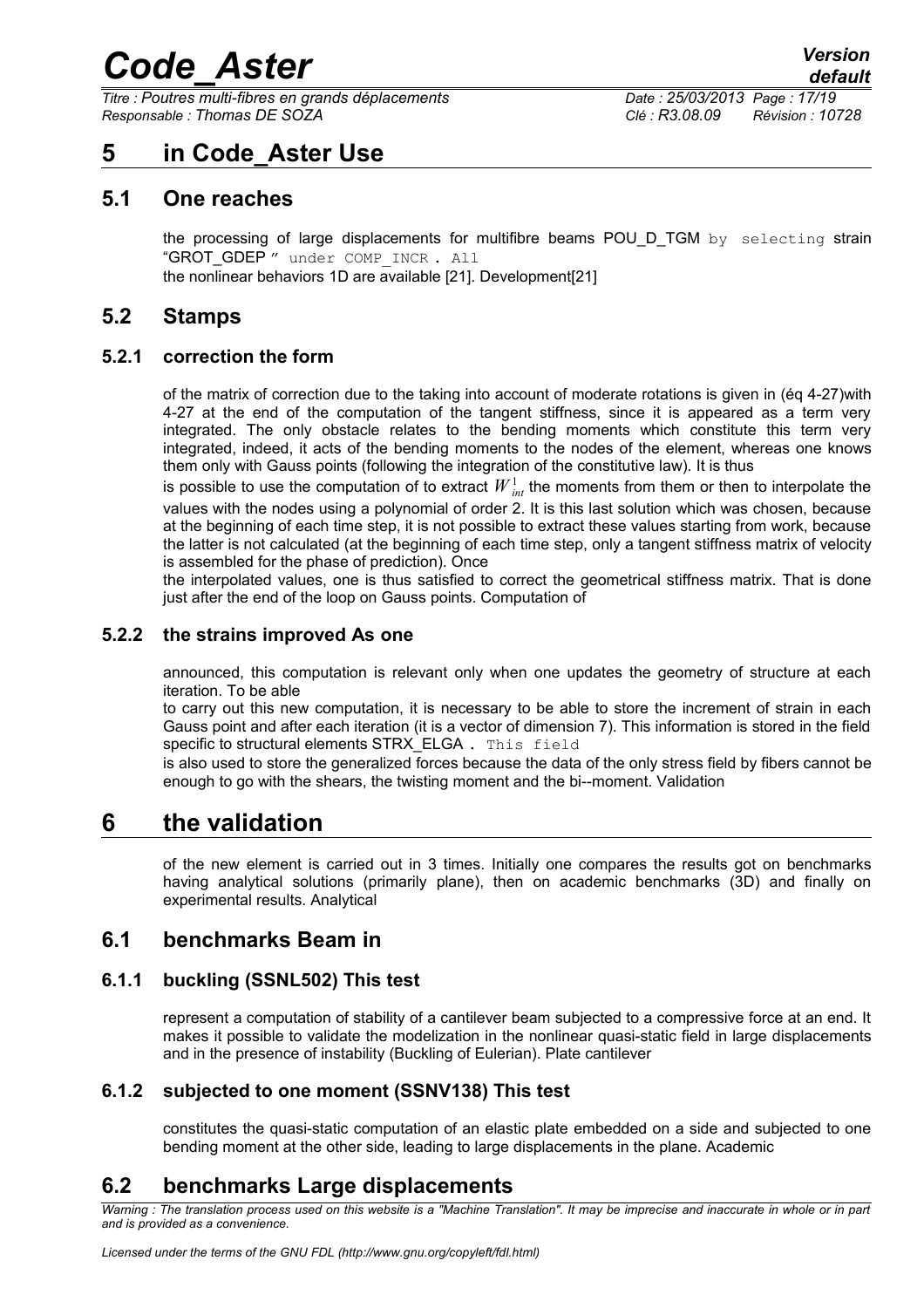*Titre : Poutres multi-fibres en grands déplacements Date : 25/03/2013 Page : 18/19 Responsable : Thomas DE SOZA Clé : R3.08.09 Révision : 10728*

#### **6.2.1 of the arc with aperture 45° (SSNL136) In this**

<span id="page-17-1"></span>test, one study a plane arc of opening 45° embedded at an end and subjected to a bending stress perpendicular to its plane at the other end. This test, very severe, makes it possible to validate the beam element multifibre in the geometrical nonlinear field of large displacements and large rotations. Discharge

#### **6.2.2 of a blade-square (SSNL133) an L-shaped**

<span id="page-17-0"></span>structure made up of two slender beams of mean rectangular section is subjected to a force at an end and is embedded at the other end. The field of the test is that of the nonlinear elastic mechanics in large displacements and large rotations, with instability of the standard discharge of beam. Elastoplastic the purpose of failure

#### **6.2.3 of the gantry of Lee (SSNL134) This test**

<span id="page-17-4"></span>is simultaneously validating the nonlinear possibilities material and geometrical of the beam element multifibre. The element is implemented on a benchmark usually treated in the literature with regard to the elastic behavior because it presents a response complexes with snap-back *and* snap-through *: it is* the gantry of Lee. One supposes here an elastoplastic behavior of the gantry, which makes it possible to test the good integration of the constitutive law of the multifibre elements but also the correct processing of large displacements. Experimental

#### <span id="page-17-3"></span>**6.3 validation cantilever**

#### **6.3.1 MEKELEC (SSNL135) MEKELEC**

<span id="page-17-2"></span>indicates a structure carried out in 1991 from a cantilever of pylon P4T. Dimensions and the profiles used were adapted to the realization of tests. One wished at the time establishing a base of results experimental precis in order to validate the results of simulations. The validation consists in comparing the experimental and numerical loads of failure of 3 cases of loading.

**Bibliography** 

*Warning : The translation process used on this website is a "Machine Translation". It may be imprecise and inaccurate in whole or in part and is provided as a convenience.*